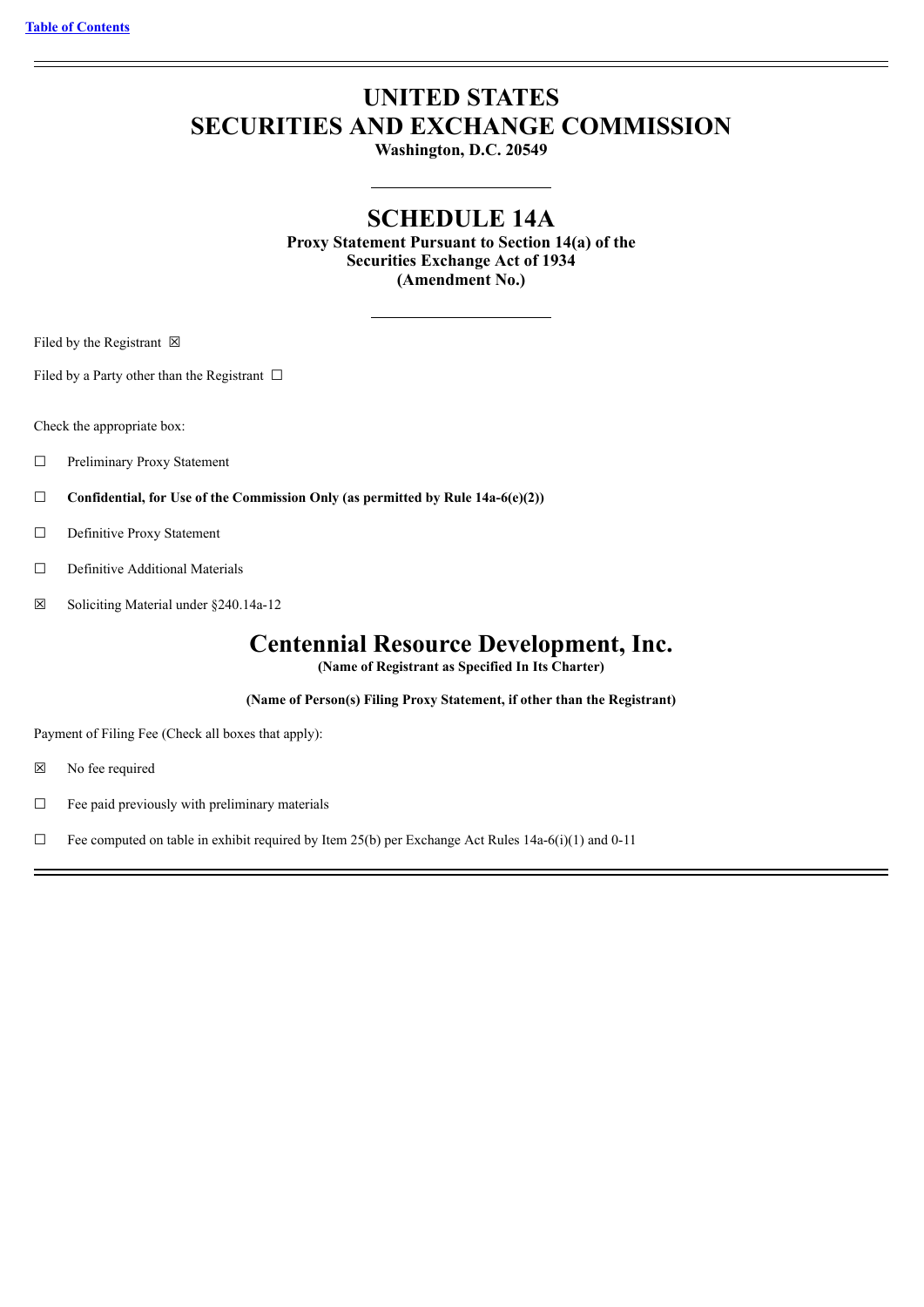

## **COLGATE ENERGY PARTNERS III, LLC AND ITS SUBSIDIARIES**

Consolidated Financial Statements (unaudited)

Three Months Ended March 31, 2022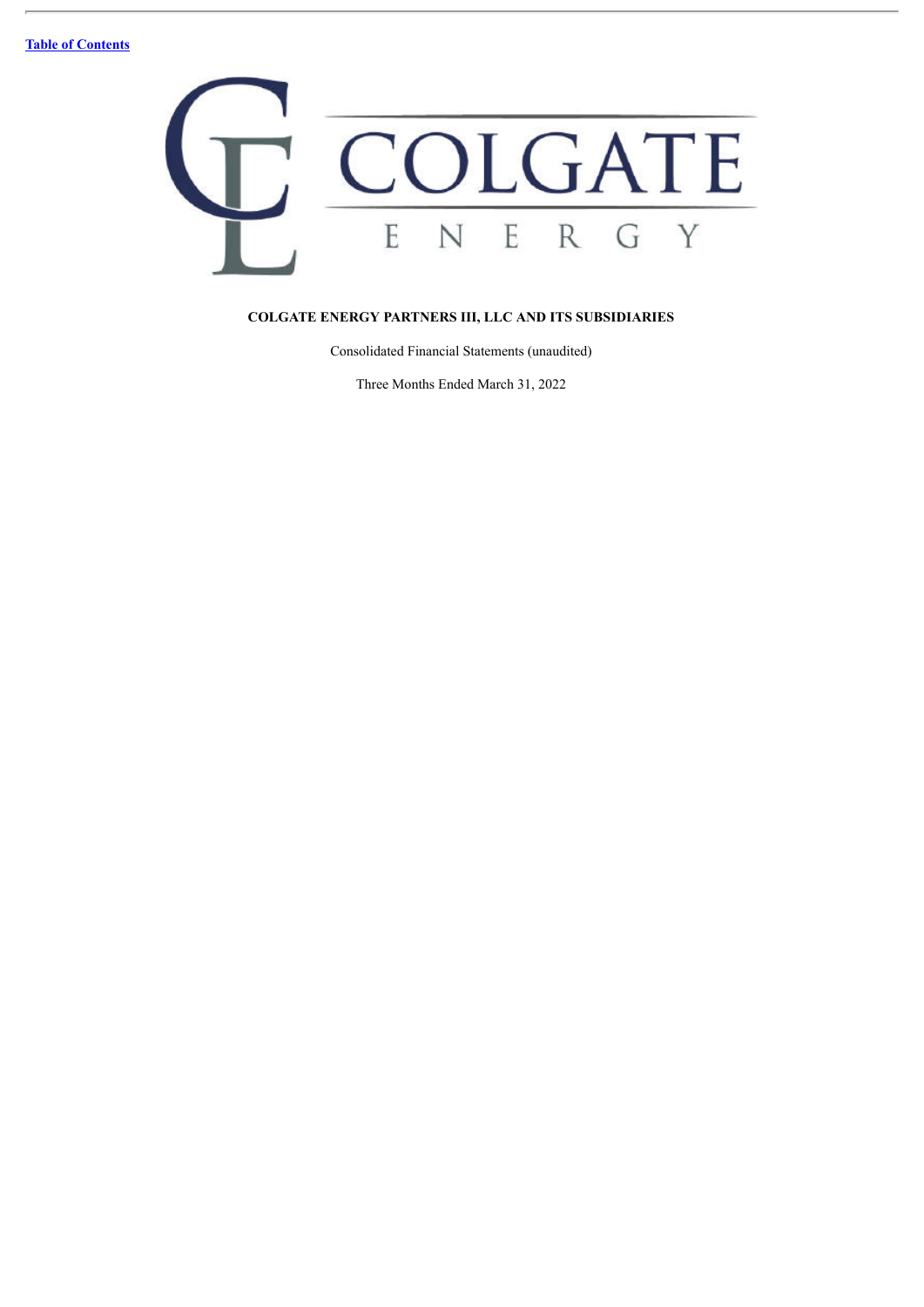**Table of [Contents](#page-2-0)**

ł.

## **COLGATE ENERGY PARTNERS III, LLC AND ITS SUBSIDIARIES**

## **Table of Contents**

<span id="page-2-0"></span>

|                                                    | Page           |
|----------------------------------------------------|----------------|
| <b>Consolidated Financial Statements:</b>          |                |
| <b>Consolidated Balance Sheets</b>                 |                |
| <b>Consolidated Statements of Operations</b>       | 2              |
| <b>Consolidated Statements of Members' Capital</b> | 3              |
| <b>Consolidated Statements of Cash Flows</b>       | $\overline{4}$ |
| Notes to Consolidated Financial Statements         |                |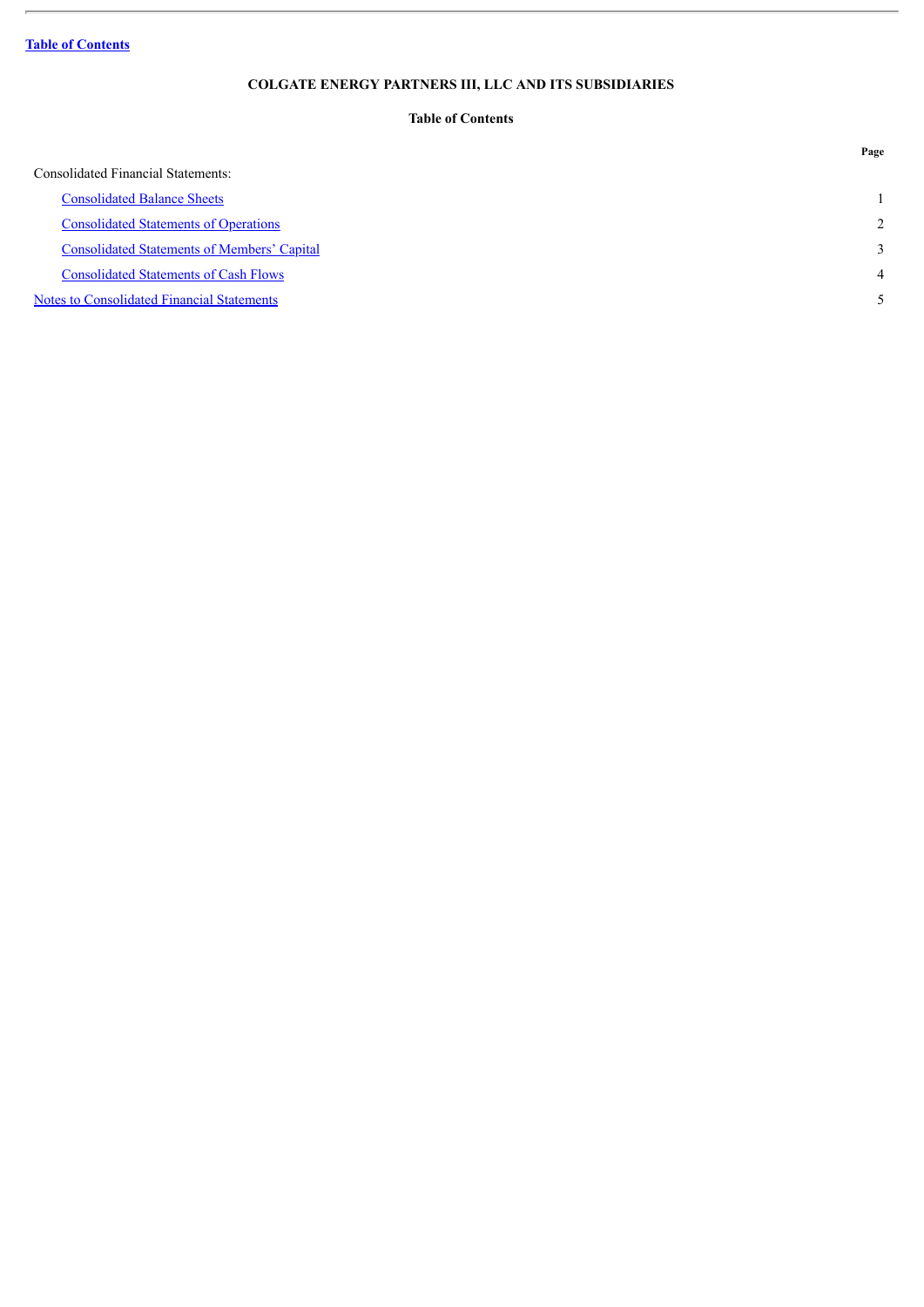#### **Colgate Energy Partners III, LLC Consolidated Balance Sheets Unaudited**

<span id="page-3-0"></span>

| (in thousands)                                        | March 31, 2022            | December 31, 2021 |
|-------------------------------------------------------|---------------------------|-------------------|
| <b>Assets</b>                                         |                           |                   |
| Current assets:                                       |                           |                   |
| Cash                                                  | \$<br>35,807              | \$<br>210,276     |
| Restricted cash                                       | 61,544                    |                   |
| Accounts receivable from affiliates                   | 787                       |                   |
| Accounts receivable                                   | 158,366                   | 125,161           |
| Prepaids                                              | 5,902                     | 22,790            |
| Total current assets                                  | 262,406                   | 358,227           |
| Oil $\&$ gas properties and equipment:                |                           |                   |
| Oil and gas properties and equipment                  | 2,293,559                 | 2,185,445         |
| Accumulated depreciation, depletion, and amortization | (329, 510)                | (279, 593)        |
| Net oil and gas properties and equipment              | 1,964,049                 | 1,905,852         |
| Other assets:                                         |                           |                   |
| Other property and equipment, net                     | 18,092                    | 989               |
| <b>Total assets</b>                                   | $\mathbb{S}$<br>2,244,547 | 2,265,068<br>\$   |
| <b>Liabilities and members' capital</b>               |                           |                   |
| Current liabilities:                                  |                           |                   |
| Accounts payable                                      | \$<br>171,965             | \$<br>156,483     |
| Accounts payable to affiliates                        | 90                        | 191               |
| Revenue payable                                       | 99,891                    | 79,565            |
| Accrued expenses                                      | 32,162                    | 38,866            |
| Short-term derivative instruments                     | 258,848                   | 60,505            |
| Total current liabilities                             | 562,956                   | 335,610           |
| Other liabilities:                                    |                           |                   |
| Long-term debt, net                                   | 978,283                   | 977,451           |
| Asset retirement obligations and other                | 38,137                    | 20,294            |
| Long-term derivative instruments                      | 187,036                   | 116,535           |
| <b>Total liabilities</b>                              | 1,766,412                 | 1,449,890         |
| Members' capital:                                     |                           |                   |
| Capital contributions                                 | 812,377                   | 812,377           |
| Capital distributions                                 | (482, 544)                | (277, 359)        |
| Retained earnings                                     | 148,302                   | 280,160           |
| Total members' capital                                | 478,135                   | 815,178           |
| Total liabilities and members' capital                | 2,244,547<br>\$           | 2,265,068<br>\$   |
|                                                       |                           |                   |

1

See accompanying notes to the unaudited consolidated financial statements.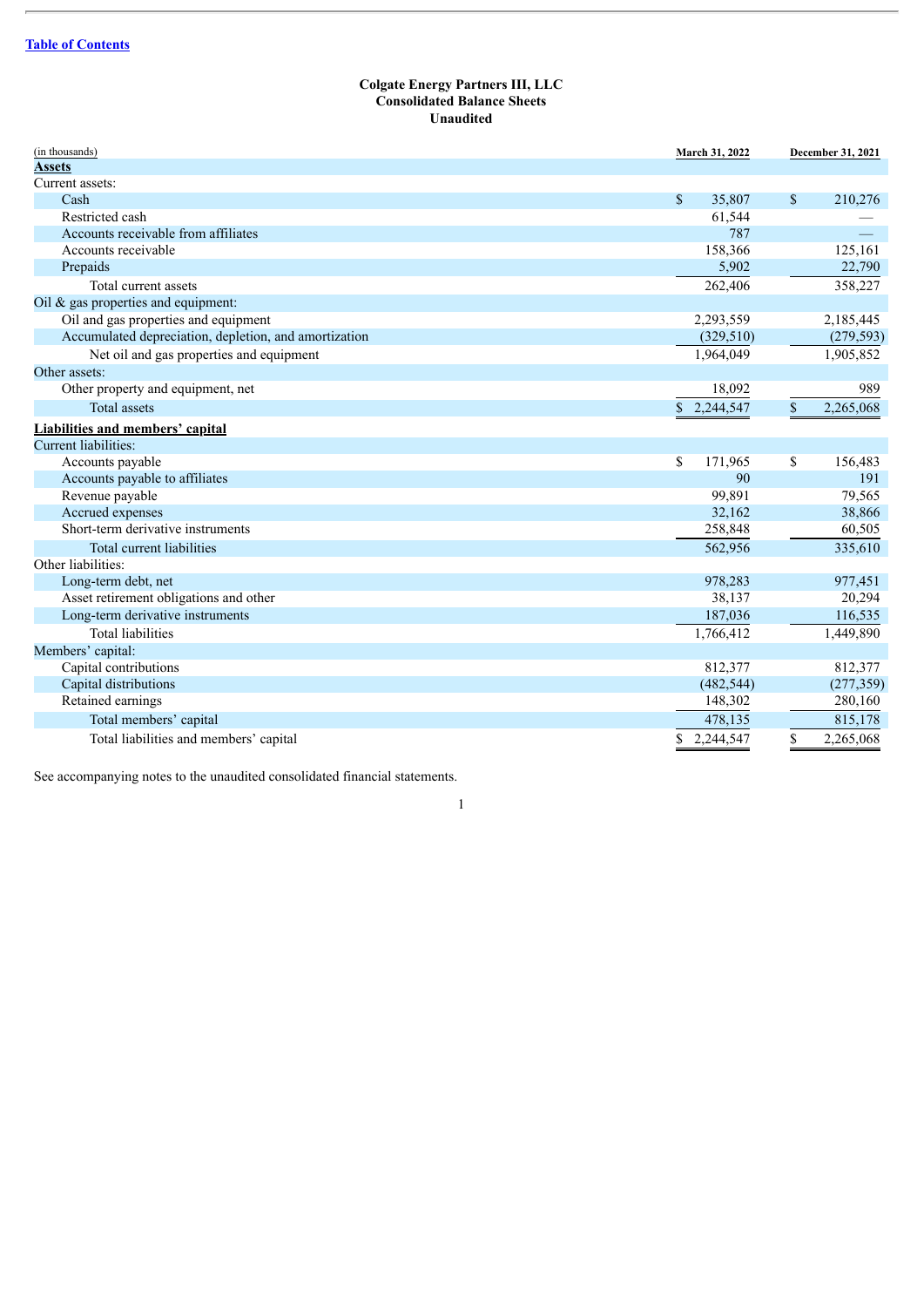## **Colgate Energy Partners III, LLC Consolidated Statements of Operations Unaudited**

<span id="page-4-0"></span>

|                                                 |                  | Three Months Ended March 31, |
|-------------------------------------------------|------------------|------------------------------|
| (in thousands)                                  | 2022             | 2021                         |
| <b>Revenues:</b>                                |                  |                              |
| Crude oil sales                                 | \$<br>251,512    | \$<br>79,347                 |
| Natural gas sales                               | 39.915           | 14,851                       |
| Natural gas liquid sales                        | 50,525           | 10,090                       |
| Other                                           | 925              | 340                          |
| Total revenues                                  | 342,877          | 104,628                      |
| <b>Operating expenses:</b>                      |                  |                              |
| Lease operating expenses                        | 33,240           | 11,598                       |
| Gathering, processing, and transportation costs | 4,958            | 486                          |
| Production and ad valorem taxes                 | 18,942           | 5,322                        |
| Depreciation, depletion, and amortization       | 50,004           | 23,281                       |
| Exploration and abandonment costs               | 54               | 638                          |
| Accretion of asset retirement obligations       | 314              | 106                          |
| General and administrative                      | 5,598            | 2,108                        |
| Profit sharing by affiliates                    | 19,815           | 3,330                        |
| Gain on sale of assets                          | (9,258)          | (7)                          |
| Total operating expenses                        | 123,667          | 46,862                       |
| Income from operations                          | 219,210          | 57,766                       |
| Other income (expenses):                        |                  |                              |
| Interest income                                 |                  | 80                           |
| Interest expense                                | (17,888)         | (5,385)                      |
| Loss on commodity derivatives, net              | (333, 187)       | (105, 230)                   |
| Total other income (expense)                    | (351,068)        | (110, 535)                   |
| Net loss                                        | \$<br>(131, 858) | \$<br>(52,769)               |

See accompanying notes to the unaudited consolidated financial statements.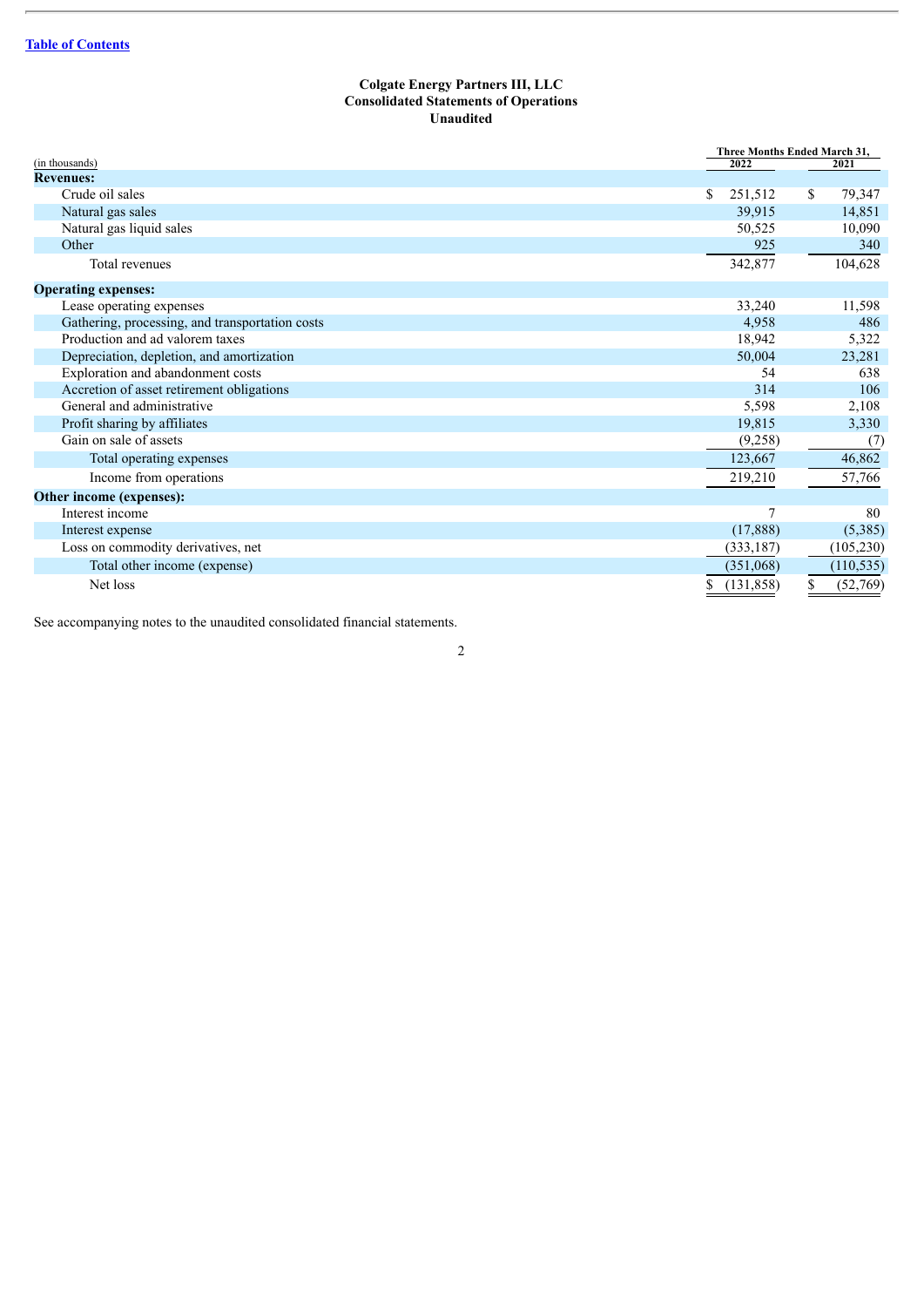## **Colgate Energy Partners III, LLC Consolidated Statements of Members' Capital Unaudited**

<span id="page-5-0"></span>

| \$467,271  |
|------------|
| (146,002)  |
| 3,330      |
| (52,769)   |
| \$271,830  |
| \$815,178  |
| (225,000)  |
| 19.815     |
| (131, 858) |
| \$478,135  |
|            |

See accompanying notes to the unaudited consolidated financial statements.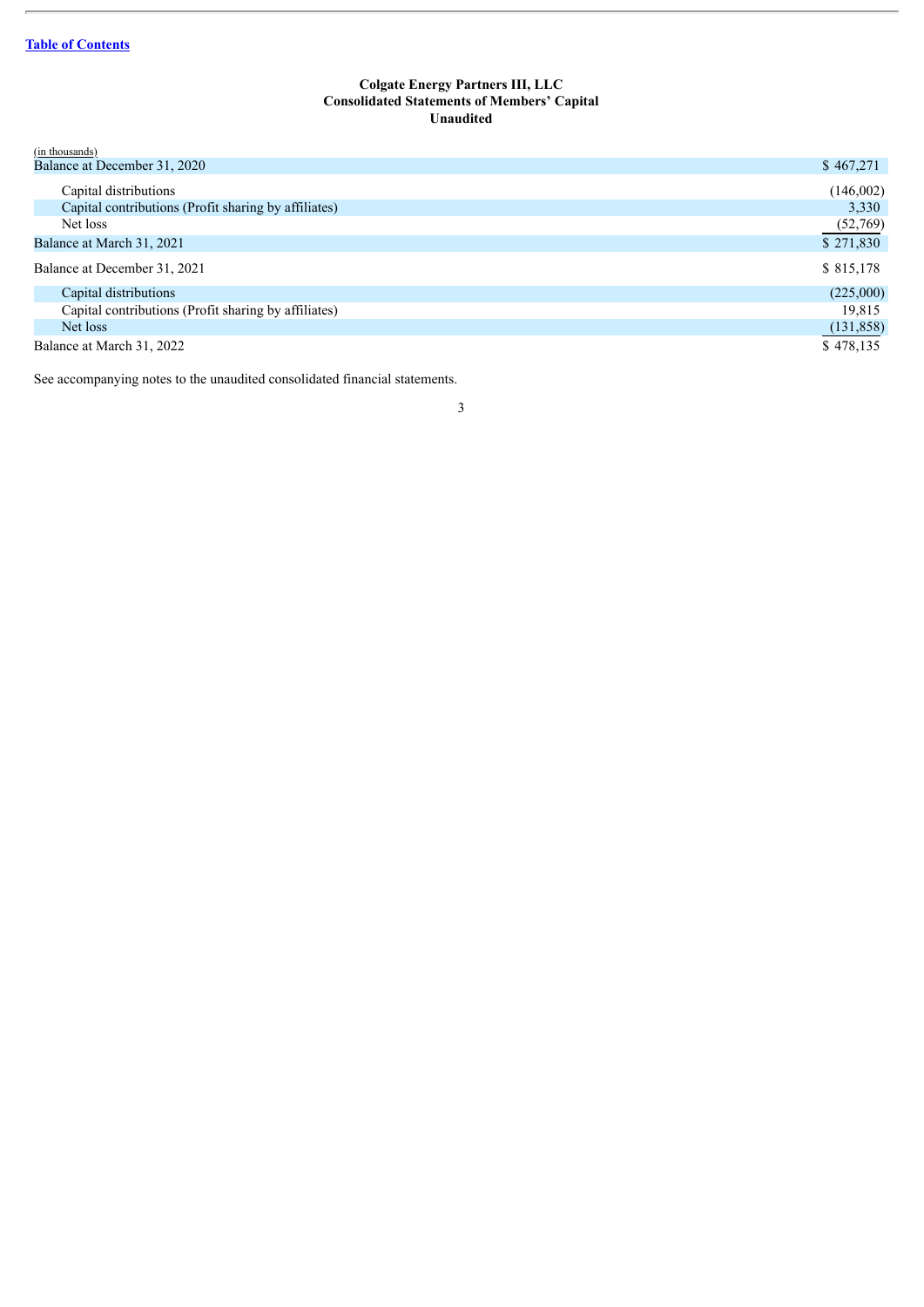## **Colgate Energy Partners III, LLC Consolidated Statements of Cash Flows Unaudited**

<span id="page-6-0"></span>

| (in thousands)                                                                  |              | Three Months Ended March 31,<br>2022 |              | 2021      |
|---------------------------------------------------------------------------------|--------------|--------------------------------------|--------------|-----------|
| Cash flows from operating activities:                                           |              |                                      |              |           |
| Net loss                                                                        |              | \$(131,858)                          | \$           | (52,769)  |
| Adjustments to reconcile net loss to net cash provided by operating activities: |              |                                      |              |           |
| Depreciation, depletion, amortization                                           |              | 50,004                               |              | 23,281    |
| Accretion of asset retirement obligations                                       |              | 314                                  |              | 106       |
| Gain on sale of assets                                                          |              | (9,258)                              |              | (7)       |
| Amortization of deferred financing costs and issue premium / discount           |              | 1,156                                |              | 531       |
| Loss on commodity derivatives, net                                              |              | 333,187                              |              | 105,230   |
| Gain on interest rate derivatives, net                                          |              |                                      |              | (4)       |
| Net settlements paid on commodity derivatives                                   |              | (64, 343)                            |              | (11,088)  |
| Net settlements paid on interest rate derivatives                               |              |                                      |              | (378)     |
| Profit sharing by affiliates                                                    |              | 19,815                               |              | 3,330     |
| Other                                                                           |              | 148                                  |              |           |
| Changes in operating assets and liabilities:                                    |              |                                      |              |           |
| Accounts receivable and prepaids                                                |              | (17, 103)                            |              | (18,698)  |
| Accounts payable, revenue payable, and accrued expenses                         |              | 23,049                               |              | 28,159    |
| Net cash provided by operating activities                                       | $\mathbf{s}$ | 205,111                              | $\mathbf S$  | 77,693    |
| Cash flows from investing activities:                                           |              |                                      |              |           |
| Capital expenditures to develop oil and gas properties and equipment            |              | (134, 913)                           |              | (56, 923) |
| Capital expenditures to acquire oil and gas properties and equipment            |              | (193, 978)                           |              | (9, 436)  |
| Proceeds from sale of oil and gas properties and equipment                      |              | 236,043                              |              | $\tau$    |
| Capital expenditures for other property and equipment                           |              | 136                                  |              | (41)      |
| Net cash used in investing activities                                           | $\mathbf S$  | (92, 712)                            | $\mathbb{S}$ | (66, 393) |
| Cash flows from financing activities:                                           |              |                                      |              |           |
| Distributions to members                                                        |              | (225,000)                            |              | (146,002) |
| Proceeds from issuance of long-term debt                                        |              |                                      |              | 300,000   |
| Proceeds from credit facility                                                   |              | 60,000                               |              | 10,000    |
| Repayments of credit facility                                                   |              | (60,000)                             |              | (150,000) |
| Deferred financing costs                                                        |              | (324)                                |              | (10, 518) |
| Net cash provided by (used in) financing activities                             | S.           | (225, 324)                           | \$           | 3,480     |
| Net increase (decrease) in cash                                                 |              | (112, 925)                           |              | 14,780    |
| Cash at beginning of period                                                     |              | 210,276                              |              | 8,245     |
| Cash at end of period                                                           | \$           | 97,351                               | \$           | 23,025    |
| Supplemental disclosures of cash flow information:                              |              |                                      |              |           |
| Accrued capital expenditures for oil and gas properties at period end           | \$           | 99,963                               | \$           | 22,439    |
| Asset retirement obligation                                                     | \$           | 2,003                                | \$           | 404       |
| Interest paid                                                                   | \$           | 32,497                               | \$           | 1,070     |

See accompanying notes to the unaudited consolidated financial statements.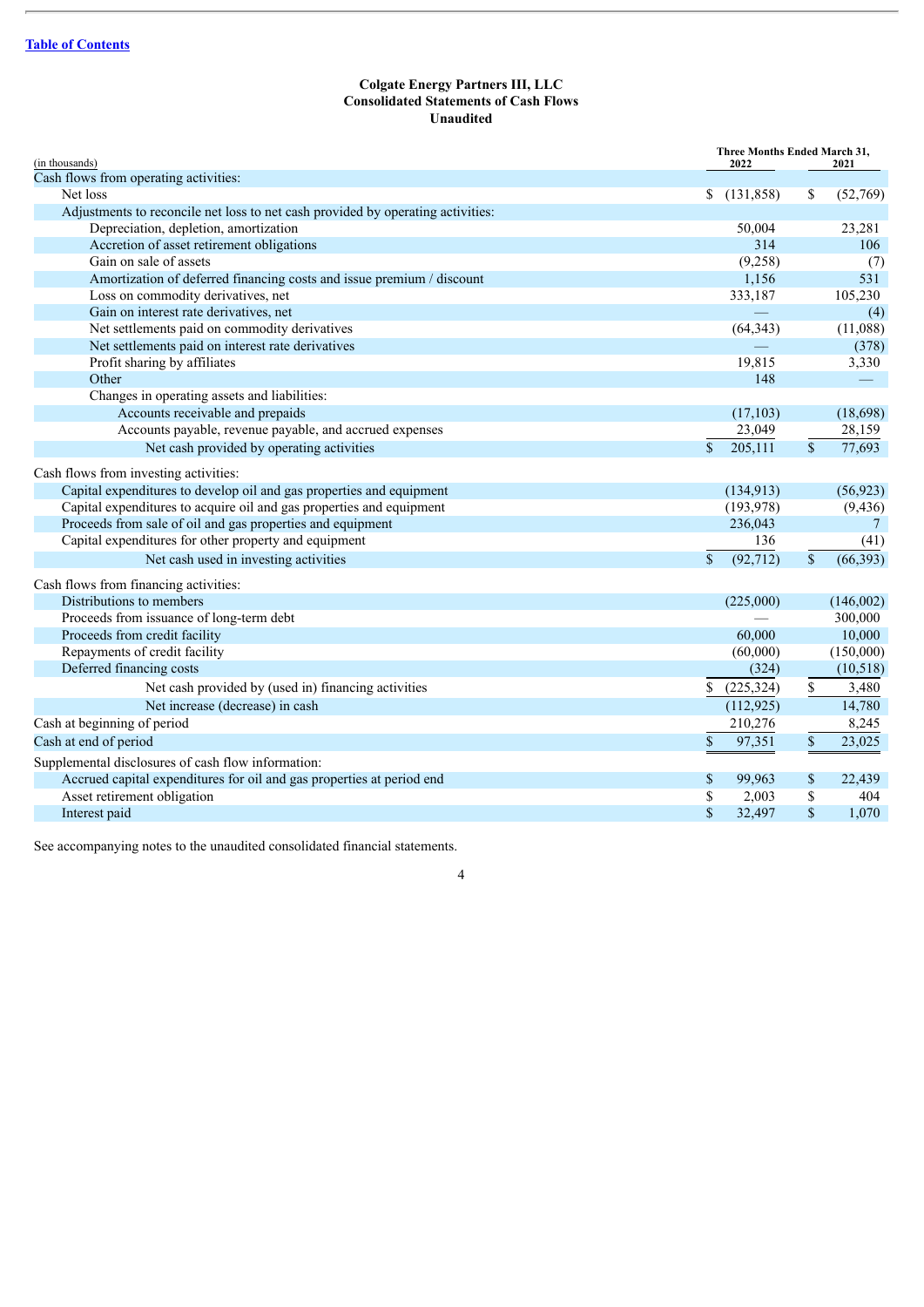## <span id="page-7-0"></span>**(1) Nature of Operations**

Colgate Energy Partners III, LLC (together with its subsidiaries, the Company) was formed on December 4, 2017 as a Delaware limited liability company pursuant to the Delaware Limited Liability Company Act, as amended (the Act). Upon formation, the Company was managed by Pearl Energy Investments II, LP, the sole member.

On December 30, 2020, the Company reorganized per the terms of the Third Amended and Restated Limited Liability Company Agreement (the Company Agreement). In accordance with the Company Agreement, the members of the Company contributed their Members' Equity to CEP III Holdings, LLC (Holdings), in exchange for equity interests in Holdings.

Under the terms of the Company Agreement, Holdings became the sole member of the Company and governs the actions of the Company. Holdings is governed by a seven-member board of managers.

The Company is a Midland, Texas-based oil and gas company focused on the acquisition, development, exploration and production of oil and natural gas properties. The Company's operations are focused in the Permian Basin throughout Texas and New Mexico.

## **(2) Summary of Significant Accounting Policies**

A complete discussion of the Company's significant accounting policies is included in the Company's Annual Report for the year ended December 31, 2021.

#### (a) *Basis of Presentation*

The consolidated financial statements of the Company have been prepared in conformity with accounting principles generally accepted in the United States of America (GAAP) and include the assets, liabilities, revenue, expenses, and related note disclosures of the Company and its consolidated subsidiaries.

These consolidated financial statements were approved by management and available for issuance on May 26, 2022. Subsequent events have been evaluated through this date.

#### (b) *Principles of Consolidation*

The accompanying consolidated financial statements include the accounts of the Company and its wholly-owned subsidiaries since their acquisition or formation. All intercompany transactions and balances have been eliminated in consolidation.

## (c) *Interim Financial Statements and Use of Estimates*

The accompanying consolidated financial statements of the Company have not been audited by the Company's independent registered public accounting firm, except that the consolidated balance sheet at December 31, 2021 is derived from audited consolidated financial statements. In the opinion of management, the accompanying consolidated financial statements reflect all adjustments necessary to present fairly the Company's consolidated financial statements. All such adjustments are of a normal, recurring nature. In preparing the accompanying consolidated financial statements, management has made certain estimates and assumptions that affect reported amounts in the consolidated financial statements. Actual results may differ from those estimates. The results for interim periods are not necessarily indicative of annual results.

## (d) *Cash and Restricted Cash*

The Company's cash includes depository accounts held by banks.

Restricted cash at March 31, 2022 includes \$61.5 million of proceeds from the sale of oil and natural gas properties held by a qualified intermediary in connection with an Internal Revenue Service Code Section 1031 like-kind exchange.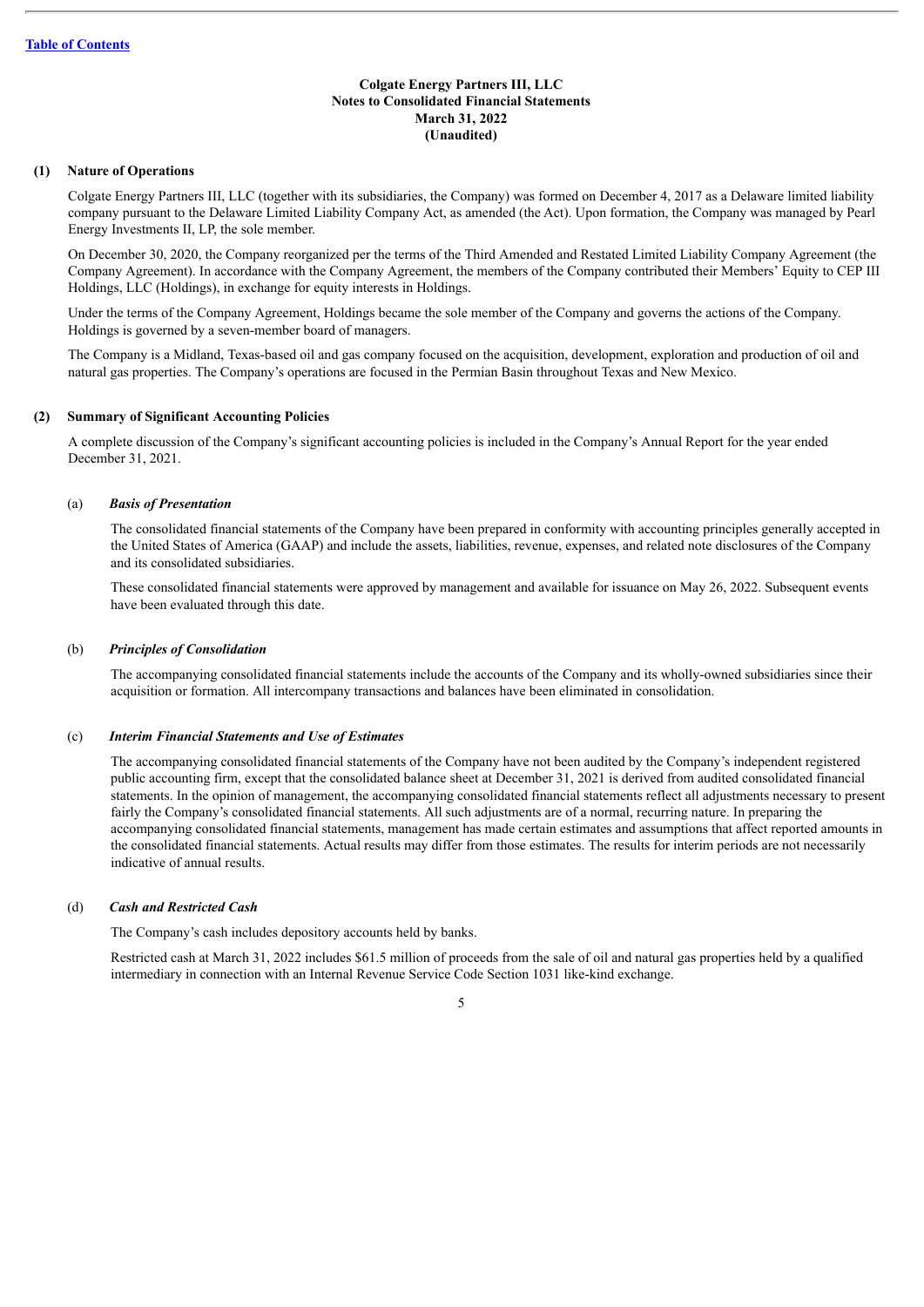## (e) *Accounts Receivable*

Accounts receivable consist of receivables from joint interest owners on properties the Company operates and crude oil, natural gas, and natural gas liquid (NGL) production delivered to purchasers. The purchasers remit payment for production directly to the Company. Most payments are received within two months after the production date. For receivables from joint interest owners, the Company typically has the ability to withhold future revenue disbursements to recover any non-payment of joint interest billings. Accounts receivable outstanding longer than the contractual payment terms are considered past due. The Company recognizes an allowance for doubtful accounts in an amount equal to anticipated future uncollectible receivables. The Company determines its allowance by considering a number of factors, including the length of time accounts receivable are past due, the Company's previous loss history, the debtor's current ability to pay its obligation to the Company, the condition of the general economy and the industry as a whole. The Company writes off specific accounts receivable when they become uncollectible and payments subsequently received on such receivables are credited to the allowance for doubtful accounts. As of March 31, 2022 and December 31, 2021, management believes all accounts receivable are collectible and no allowance is required.

#### (f) *Deferred Financing Costs*

Deferred financing costs consist of fees incurred to secure debt financing and are amortized over the life of the related loans using a method consistent with the effective interest method; such amortization is recorded within *Interest expense* in the consolidated statements of operations. Deferred financing costs were \$22.7 million as of March 31, 2022, net of accumulated amortization of \$5.3 million. Deferred financing costs were \$23.5 million as of December 31, 2021, net of accumulated amortization of \$4.2 million. The deferred financing costs and accumulated amortization are presented in the consolidated balance sheets as a direct deduction to the face amount of the borrowings.

#### (g) *Revenue Recognition*

Substantially all of the Company's revenue is from the sale of crude oil, natural gas, and natural gas liquids. See *note 3* for additional information regarding the Company's revenue recognition.

#### (h) *Concentrations of Credit Risk*

The Company's oil and gas operations have a concentration of purchasers in the energy industry. This customer concentration may impact the Company's overall exposure to credit risk, either positively or negatively, in that the purchasers may be similarly affected by changes in economic or other conditions. As of March 31, 2022 and 2021, the Company did not experience any material credit losses or write-offs of receivables. See *note 10* for a list of significant purchasers as a percentage of total sales.

#### (i) *Overhead Reimbursement*

The Company records gross overhead charges billed to working interest owners as a reduction to *General and administrative* expenses in the consolidated statements of operations. The Company recorded \$2.4 million and \$0.7 million of overhead charges during the three months ended March 31, 2022 and 2021, respectively. The Company records overhead charges as they relate to its net share of properties owned in the *Lease operating expenses* account in the consolidated statements of operations and the *Oil and gas properties and equipment* account in the consolidated balance sheets. The Company recorded \$1.6 million and \$0.4 million of net overhead charges in *Lease operating expenses* for the three months ended March 31, 2022 and 2021, respectively. The Company recorded \$0.6 million and \$0.2 million of net overhead charges in *Oil and gas properties and equipment* for the three months ended March 31, 2022 and 2021, respectively.

#### (j) *Related Party Transactions*

Transactions between related parties are considered to be related party transactions though they may not be given accounting recognition. The Financial Accounting Standards Board (FASB) ASC Topic 850, *Related Party*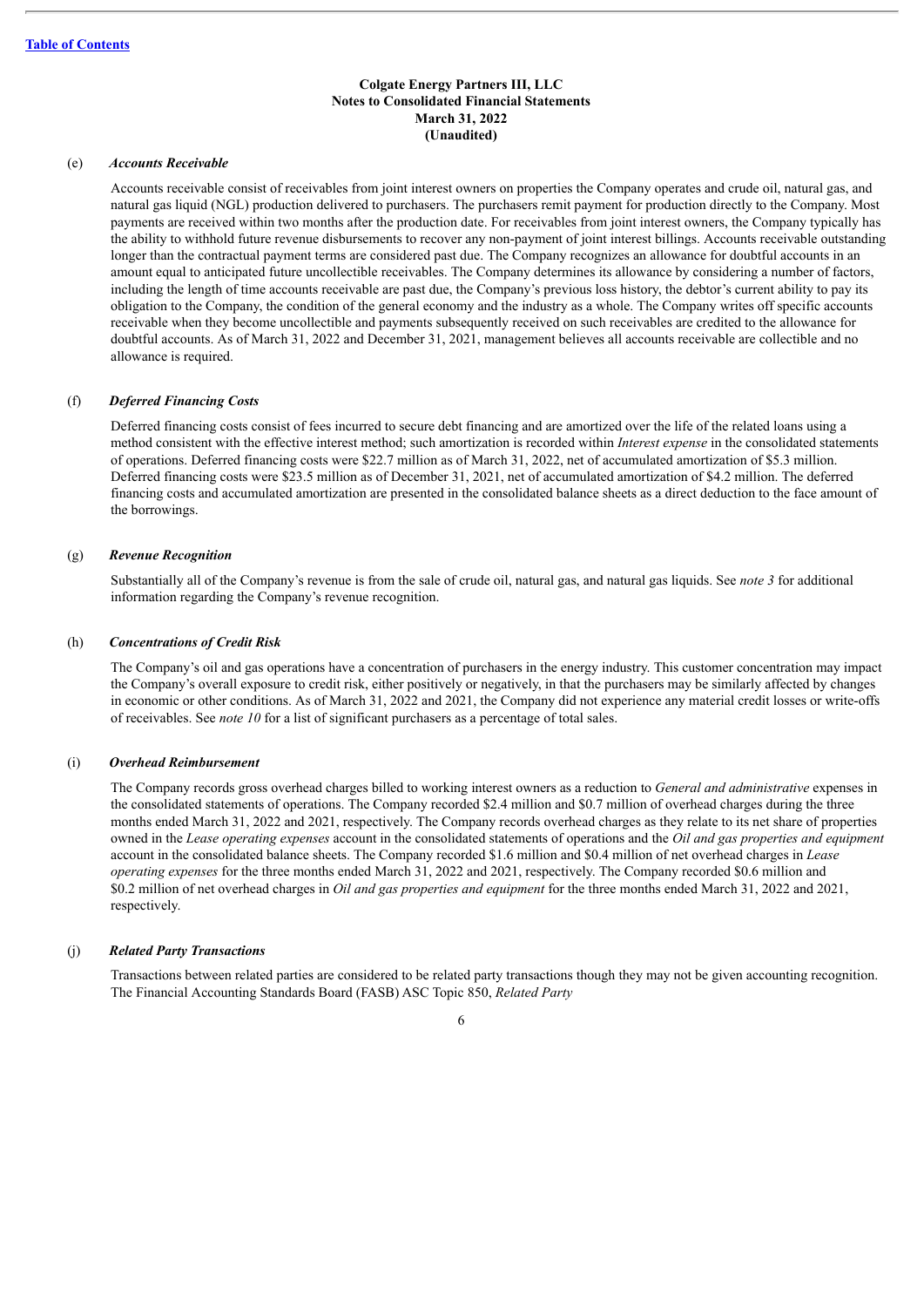*Disclosures* (ASC Topic 850), requires that transactions with related parties that would make a difference in decision making shall be disclosed so that users of the consolidated financial statements can evaluate their significance. See *note 9* for additional information about the Company's related parties.

#### (k) *Segment Reporting*

Operating segments are defined as components of an enterprise that (i) engage in activities from which it may earn revenues and incur expenses and (ii) for which separate operational information is available and is regularly evaluated by the chief decision maker for the purpose of allocating resources and assessing performance.

Based on the organization and management of the Company, the Company has only one reportable operating segment, which is oil and natural gas exploration and production.

#### (l) *Reclassifications*

Certain amounts in prior period financial statements have been reclassified to conform to current period presentation.

#### (m) *Recently Adopted Accounting Pronouncements*

During the first quarter of 2022, the Company adopted Accounting Standards Update ("ASU") No. 2016-02, "Leases" (Topic 842) and the amendments provided for in ASU No. 2018-11, "Targeted Improvements" (ASU 2018-11). Topic 842 requires the recognition of lease assets and lease liabilities by lessees for those leases classified as operating leases under previous U.S. GAAP using a modified retrospective approach. The modified retrospective approach includes a number of optional practical expedients that the Company chose to apply. These practical expedients relate to (i) the identification and classification of leases that commenced before the effective date, (ii) the treatment of initial direct costs for leases that commenced before the effective date, (iii) the ability to use hindsight in evaluating lessee options to extend or terminate a lease or to purchase the underlying asset and (iv) the ability to initially apply the new lease standard at the adoption date. ASU 2018-01 is a land easement practical expedient which allowed the Company to begin evaluating land easements entered into or modified after December 31, 2021. ASU 2018-11 provides a transition election not to restate comparative periods for the effects of applying the new lease standard. This transition election permits entities to change the date of initial application to the beginning of the year of adoption and to recognize the effects of applying the new standard as a cumulative-effect adjustment to the opening balance of retained earnings. The Company elected this transition approach, however the cumulative impact of adoption to the opening balance of retained earnings as of January 1, 2022 was zero. See *note 8* for additional disclosures related to leases.

## **(3) Revenue from Contracts with Customers**

Revenue is measured based on considerations specified in contracts with customers, excluding any sales incentives or amounts collected on behalf of third parties. The Company recognizes revenue when a performance obligation is satisfied by the transfer of control over a product to the ultimate customer. Sales of oil, natural gas and NGLs are recognized at the time that control of the product is transferred to the customer and collectability is reasonably assured. Generally, the pricing provisions in the Company's contracts are tied to a market index, with certain adjustments based on, among other factors, whether a well delivers to a gathering or transmission line, the quality of the oil or natural gas, and prevailing supply and demand conditions. As a result, the prices of the Company's oil, natural gas and NGLs fluctuate to remain competitive with other available oil, natural gas and NGLs supplies. The Company reports revenues disaggregated by product on its consolidated statements of operations.

#### *(a) Oil Sales*

Oil production is sold at the wellhead and the Company collects an agreed-upon index price, net of pricing differentials. In this scenario, revenue is recognized when control transfers to the purchaser at the wellhead at the net price received by the Company.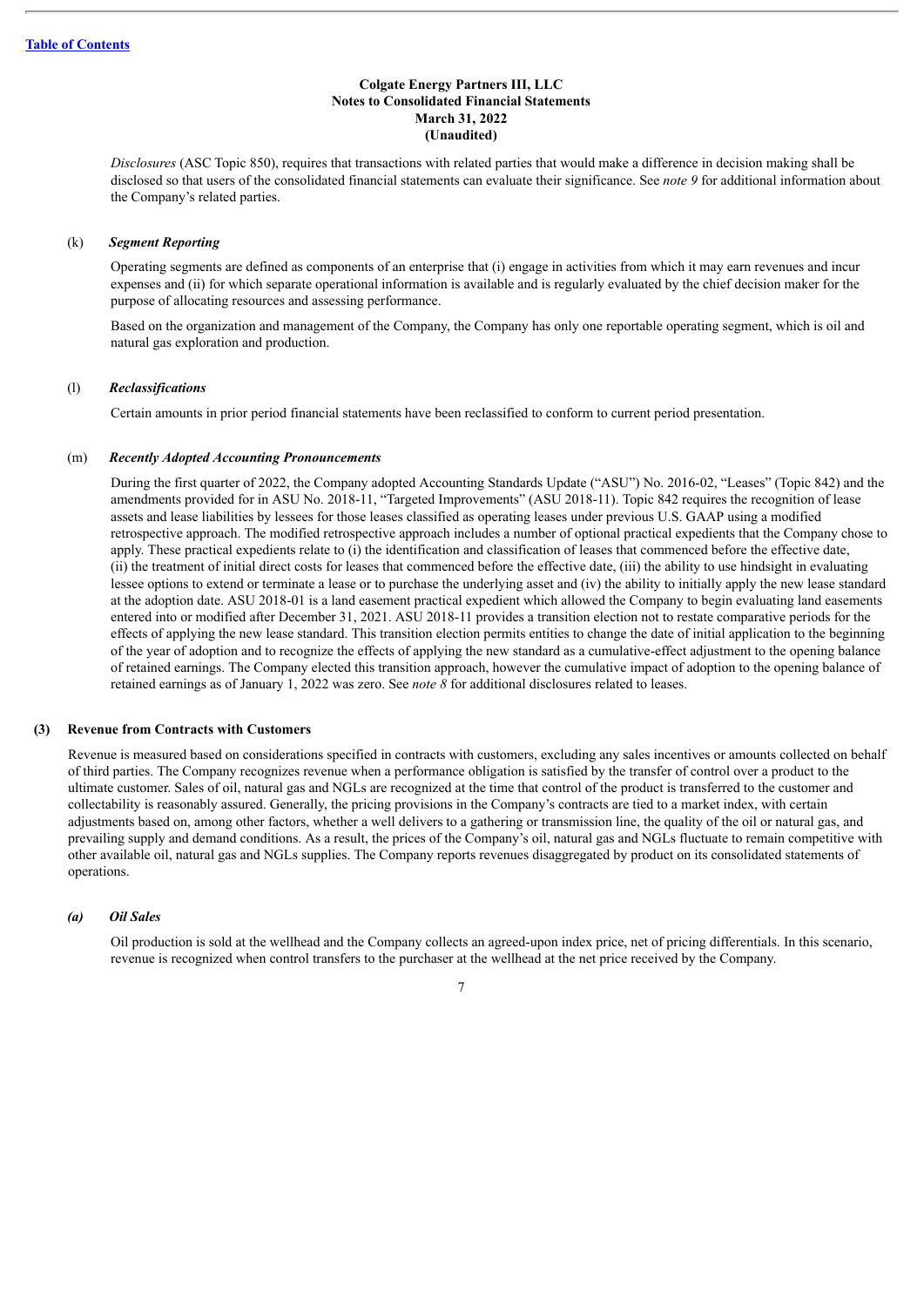#### *(b) Natural Gas and Natural Gas Liquid Sales*

Under the Company's natural gas processing contracts, it delivers natural gas to a midstream processing company at the wellhead or the inlet of the midstream processing company's gathering system. The midstream processing company gathers and processes the natural gas and remits proceeds to the Company for the resulting natural gas sales and natural gas liquid sales. In these scenarios, the Company evaluates whether it is the principal or the agent in the transaction, which includes considerations of product redelivery, take-in-kind rights and risk of loss. For those contracts where the Company has concluded that control of the product transfers at the tailgate of the plant, meaning that the Company is the principal and the ultimate third party is its customer, the Company recognizes revenue on a gross basis, with transportation and processing fees presented as *Gathering, processing, and transportation costs* on the Company's consolidated statements of operations. Alternatively, for those contracts where the Company has concluded control of the product transfers at the inlet of the plant, meaning that the Company is the agent and the midstream processing company is the Company's customer, the Company recognizes natural gas sales and natural gas liquid sales based on the net amount of proceeds received from the midstream processing company. The Company also determined that losses associated with shrinkage and line loss ("FL&U") occur prior to the change in control. As a result, natural gas and NGLs sales are presented net of FL&U costs.

#### *(c) Contract Balances*

Under the Company's product sales contracts, the Company invoices customers once performance obligations have been satisfied, at which point payment is unconditional. Accordingly, the Company's product sales contracts do not give rise to contract assets or liabilities under ASC Topic 606, *Revenue from Contracts with Customers*.

#### **(4) Acquisitions and Divestitures**

#### *Parkway Acquisition*

In January 2022, the Company closed an acquisition of proved and unproved oil and gas properties and equipment in Eddy County, New Mexico and Lea County, New Mexico for approximately \$189.3 million, subject to customary post-closing adjustments.

#### *Recent Divestitures*

In January 2022, the Company closed a divestiture of proved and unproved oil and gas properties and equipment in Ward County, Texas for approximately \$231.9 million, subject to customary post-closing adjustments. The Company recognized a gain on the sale of approximately \$7.7 million.

## **(5) Fair Value**

#### (a) *Assets and Liabilities that Approximate Fair Value on a Recurring Basis*

*(i) Derivative Instruments*

The fair market values of the derivative financial instruments reflected in the consolidated balance sheets were based on observable inputs obtained from the counterparties to the agreements. Financial assets and liabilities are classified based on the lowest level of input that is significant to the fair value measurement. The Company's assessment of the significance of a particular input to the fair value measurement requires judgment, and may affect the valuation of the fair value of assets and liabilities and their placement within the fair value hierarchy levels. Further, the Company presents asset and liability positions on a net basis by counterparty. The three input levels of the fair value hierarchy are as follows:

- Level 1 quoted prices for identical assets or liabilities in active markets.
- Level 2 quoted prices for similar assets or liabilities in active markets; quoted prices for identical or similar assets or liabilities in markets that are not active; inputs other than quoted prices that are observable for the asset or liability (e.g., interest rates) and inputs derived principally from or corroborated by observable market data by correlation or other means.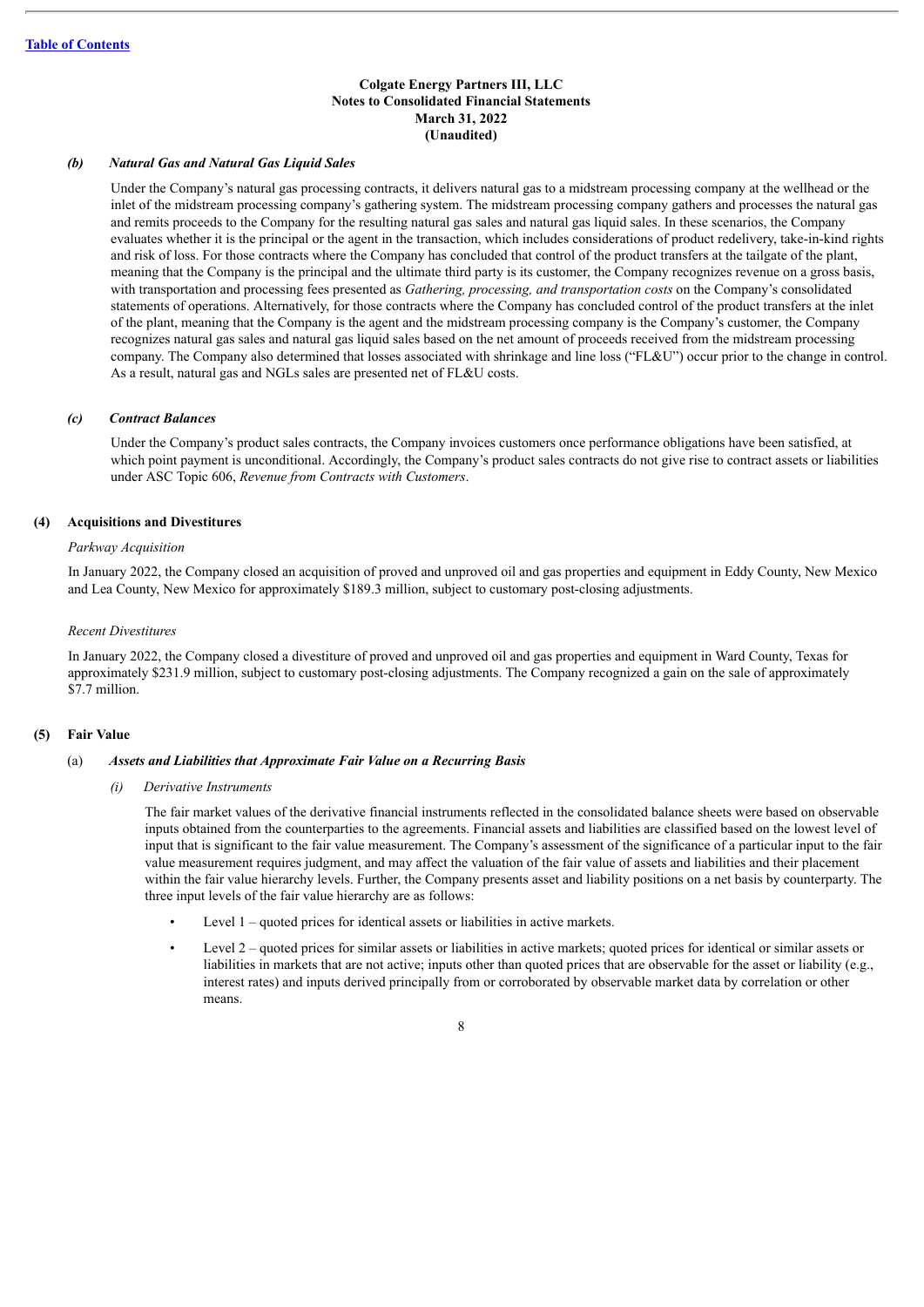• Level 3 – unobservable inputs for the asset or liability, typically reflecting management's estimate of assumptions that market participants would use in pricing the asset or liability. The fair values are therefore determined using model-based techniques, including discounted cash flow models.

The following tables present the fair value hierarchy for those derivative financial instruments measured at fair value on a recurring basis at March 31, 2022 and December 31, 2021:

|                           | March 31, 2022                                                                   |                                                           |                                                    |                     |                                                                       |                                                                              |
|---------------------------|----------------------------------------------------------------------------------|-----------------------------------------------------------|----------------------------------------------------|---------------------|-----------------------------------------------------------------------|------------------------------------------------------------------------------|
| (in thousands)            | Quoted<br>prices in<br>active<br>markets for<br>identical<br>assets<br>(Level 1) | Significant<br>other<br>observable<br>inputs<br>(Level 2) | Significant<br>unobservable<br>inputs<br>(Level 3) | Total Fair<br>Value | Gross<br>Amounts<br>Offset in the<br>Consolidated<br>Balance<br>Sheet | Net<br>Fair Value<br>Presented<br>in the<br>Consolidated<br>Balance<br>Sheet |
| <b>Assets:</b>            |                                                                                  |                                                           |                                                    |                     |                                                                       |                                                                              |
| Current:                  |                                                                                  |                                                           |                                                    |                     |                                                                       |                                                                              |
| Commodity contracts       | $\mathbb{S}$                                                                     | 10,007                                                    | $\hspace{0.05cm}$                                  | 10,007              | (10,007)                                                              | $\mathbf{s}$                                                                 |
| Long-term:                |                                                                                  |                                                           |                                                    |                     |                                                                       |                                                                              |
| Commodity contracts       |                                                                                  | 2,672                                                     |                                                    | 2,672               | (2,672)                                                               |                                                                              |
| <b>Liabilities:</b>       |                                                                                  |                                                           |                                                    |                     |                                                                       |                                                                              |
| Current:                  |                                                                                  |                                                           |                                                    |                     |                                                                       |                                                                              |
| Commodity contracts       |                                                                                  | (268, 855)                                                |                                                    | (268, 855)          | 10,007                                                                | (258, 848)                                                                   |
| Long-term:                |                                                                                  |                                                           |                                                    |                     |                                                                       |                                                                              |
| Commodity contracts       |                                                                                  | (189,708)                                                 |                                                    | (189,708)           | 2,672                                                                 | (187, 036)                                                                   |
| Net financial liabilities |                                                                                  | (445, 884)                                                |                                                    | (445, 884)          |                                                                       | \$ (445,884)                                                                 |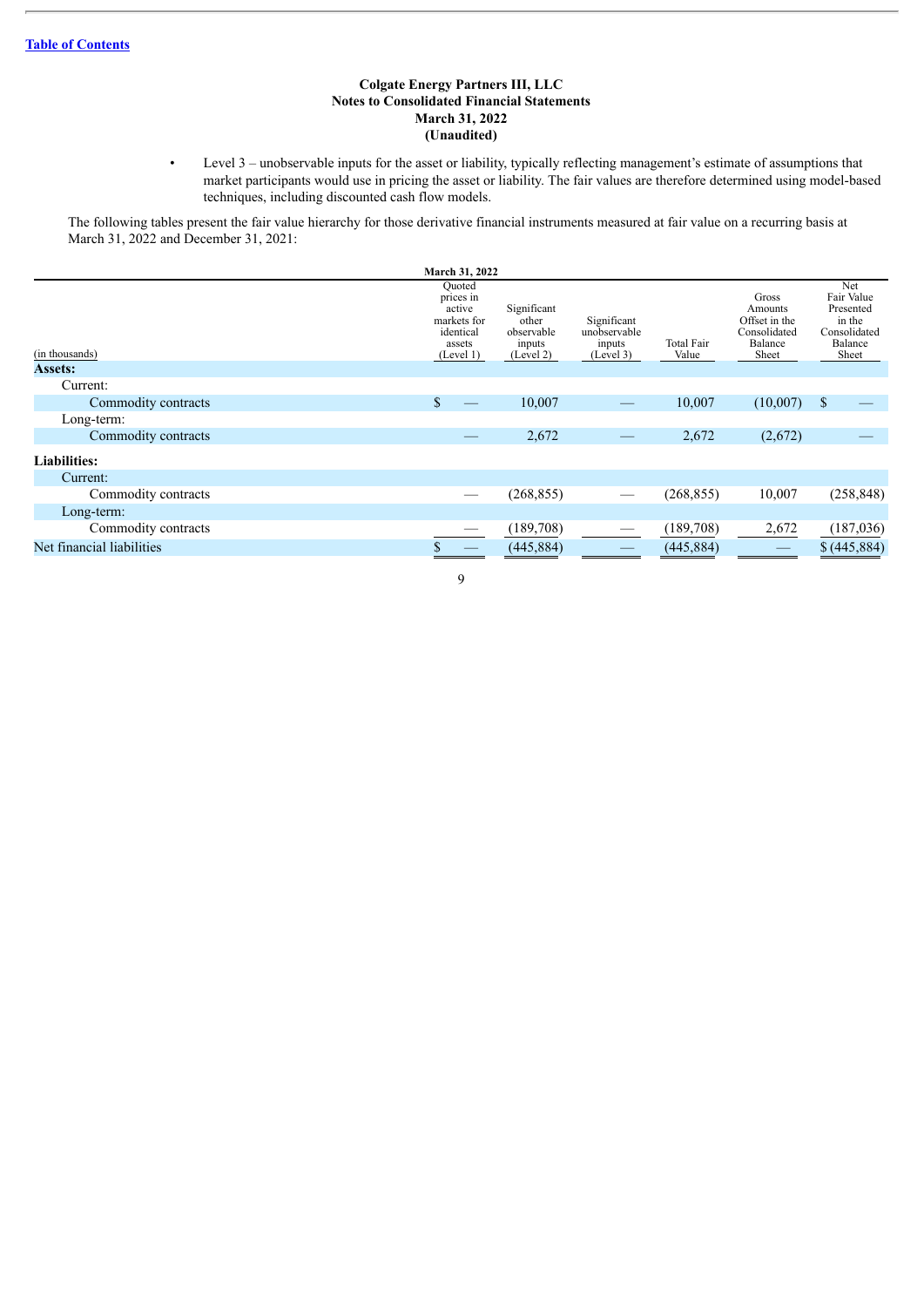|                                  | December 31, 2021                                                                   |                                                           |                                                    |                            |                                                                       |                                                                              |
|----------------------------------|-------------------------------------------------------------------------------------|-----------------------------------------------------------|----------------------------------------------------|----------------------------|-----------------------------------------------------------------------|------------------------------------------------------------------------------|
| (in thousands)<br><b>Assets:</b> | Quoted<br>prices in<br>active<br>markets<br>for<br>identical<br>assets<br>(Level 1) | Significant<br>other<br>observable<br>inputs<br>(Level 2) | Significant<br>unobservable<br>inputs<br>(Level 3) | <b>Total Fair</b><br>Value | Gross<br>Amounts<br>Offset in the<br>Consolidated<br>Balance<br>Sheet | Net<br>Fair Value<br>Presented<br>in the<br>Consolidated<br>Balance<br>Sheet |
| Current:                         |                                                                                     |                                                           |                                                    |                            |                                                                       |                                                                              |
| Commodity contracts              | \$                                                                                  | 848                                                       |                                                    | 848                        | (848)                                                                 | S                                                                            |
| Long-term:                       |                                                                                     |                                                           |                                                    |                            |                                                                       |                                                                              |
| Commodity contracts              |                                                                                     | 862                                                       |                                                    | 862                        | (862)                                                                 |                                                                              |
| <b>Liabilities:</b>              |                                                                                     |                                                           |                                                    |                            |                                                                       |                                                                              |
| Current:                         |                                                                                     |                                                           |                                                    |                            |                                                                       |                                                                              |
| Commodity contracts              |                                                                                     | (61, 353)                                                 |                                                    | (61, 353)                  | 848                                                                   | (60, 505)                                                                    |
| Long-term:                       |                                                                                     |                                                           |                                                    |                            |                                                                       |                                                                              |
| Commodity contracts              |                                                                                     | (117,397)                                                 | $\hspace{0.05cm}$                                  | (117, 397)                 | 862                                                                   | (116, 535)                                                                   |
| Net financial liabilities        | P                                                                                   | (177,040)                                                 |                                                    | (177,040)                  |                                                                       | \$(177,040)                                                                  |

#### (b) *Assets and Liabilities that Approximate Fair Value on a Nonrecurring Basis*

Certain assets and liabilities are reported at fair value on a nonrecurring basis in the Company's balance sheets. The following methods and assumptions were used to estimate the fair values:

#### *(i) Properties Acquired in Business Combinations*

If sufficient market data is not available, the Company determines the fair values of proved and unproved properties acquired in transactions accounted for as business combinations by preparing estimates of discounted cash flow projections. The factors to determine fair value include, but are not limited to, estimates of proved reserves, future commodity prices, the timing of future production and capital expenditures, and a discount rate commensurate with the risk reflective of the lives remaining for the respective oil and gas properties.

#### *(ii) Proved Oil and Natural Gas Properties*

Proved oil and natural gas properties are reviewed for impairment when events and circumstances indicate the carrying value of such properties may not be recoverable. The factors used to determine fair value include, but are not limited to, estimates of proved reserves, future commodity prices, the timing of future production and capital expenditures, and a discount rate commensurate with the risk reflective of the lives remaining for the respective oil and gas properties. The Company did not recognize any impairments of proved properties during the three months ended March 31, 2022 or 2021.

#### *(iii) Unproved Properties*

Unproved oil and natural gas properties are periodically assessed for impairment by considering future drilling and exploration plans, results of exploration activities, commodity price outlooks, planned future sales and expiration of all or a portion of the projects. During the three months ended March 31, 2022 and 2021, the Company did not recognize unproved impairment expense.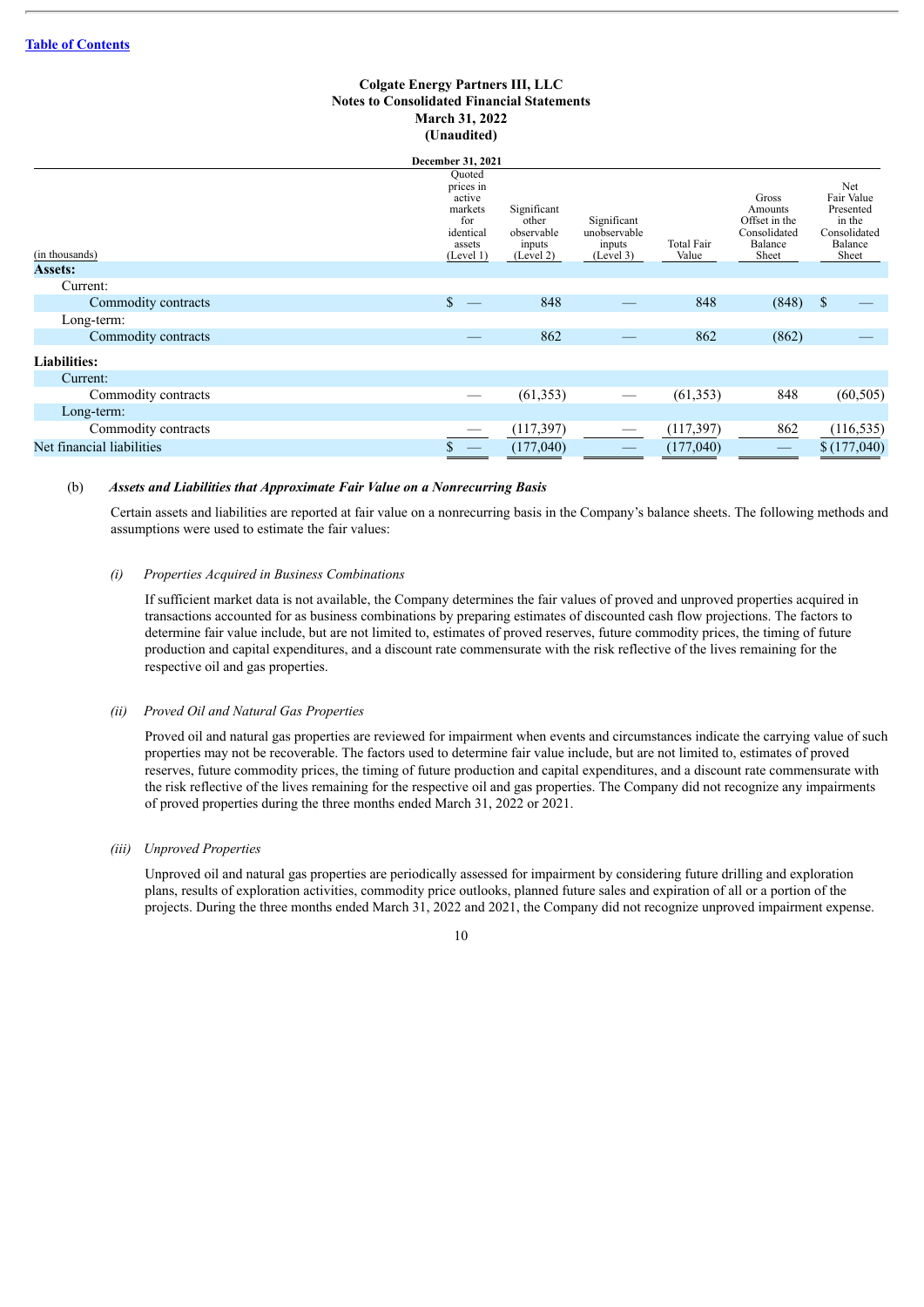Other Fair Value Measurement

The carrying value of the Company's credit facility approximates fair value, as it is subject to short-term floating interest rates that approximate the rates available for those periods. The Company also has other financial instruments consisting primarily of cash, accounts receivable, other current assets, and accounts payable that approximate fair value due to the short maturity of these instruments.

## **(6) Derivative Instruments and Hedging Activities**

The Company uses derivative financial instruments to manage commodity price risk associated with the sales of oil and gas production and to manage interest rate risk associated with the outstanding borrowings on the Company's credit facility. The Company does not hold or issue derivative financial instruments for speculative or trading purposes.

The Company accounts for derivatives in accordance with ASC 815, *Accounting for Derivative Instruments and Hedging Activity (as amended)*. Currently, the Company does not designate its derivative instruments to qualify for hedge accounting. Accordingly, the Company reflects changes in fair value of its derivative instruments in its consolidated statements of operations as they occur. Commodity hedging instruments may take the form of collars, swaps, or other derivatives indexed to the New York Mercantile Exchange (NYMEX) or other commodity price indices. Such derivative instruments will not exceed anticipated production volumes and are expected to have a reasonable correlation between price movements in the futures market and the spot markets where the Company's production is sold.

The Company records its derivative activities at fair value. Gains and losses due to changes in fair value of commodity derivatives are included in *Gain (loss) on commodity derivatives, net* in the consolidated statements of operations. Gains and losses due to changes in fair value of interest rate derivatives are included in *Interest expense* in the consolidated statements of operations. Non-cash gains and losses associated with the Company's commodity price derivatives and interest rate derivatives are separately presented in operating activities within the consolidated statements of cash flows.

During the three months ended March 31, 2022 and 2021, the Company recorded a net loss on commodity derivatives of \$333.2 million and \$105.2 million, respectively. The following table summarizes the amounts related to the Company's derivative financial instruments that are recorded in *Loss on commodity derivatives, net* and *Interest expense* in the consolidated statements of operations for the three months ended March 31, 2022 and 2021:

|                                                        | Three Months Ended<br>March 31. |              |   |             |
|--------------------------------------------------------|---------------------------------|--------------|---|-------------|
| (in thousands)                                         |                                 | 2022         |   | 2021        |
| <b>Commodity derivatives:</b>                          |                                 |              |   |             |
| Non-cash commodity derivative loss, net                |                                 | \$(268, 844) |   | \$ (94,142) |
| Net cash settlements paid on commodity derivatives     |                                 | (64, 343)    |   | (11,088)    |
| Loss on commodity derivatives, net                     |                                 | \$(333,187)  |   | \$(105,230) |
| Interest rate derivatives:                             |                                 |              |   |             |
| Non-cash interest rate derivative gain, net            | S                               |              | S | 382         |
| Net cash settlements paid on interest rate derivatives |                                 |              |   | (378)       |
| Interest expense                                       |                                 |              |   | 4           |

#### (a) *Swap Contracts*

Generally, a swap contract is an agreement that obligates two parties to exchange a series of cash flows at specified intervals based upon or calculated by reference to changes in specified prices or rates for a specified notional amount of the underlying assets. The payment flows are usually netted.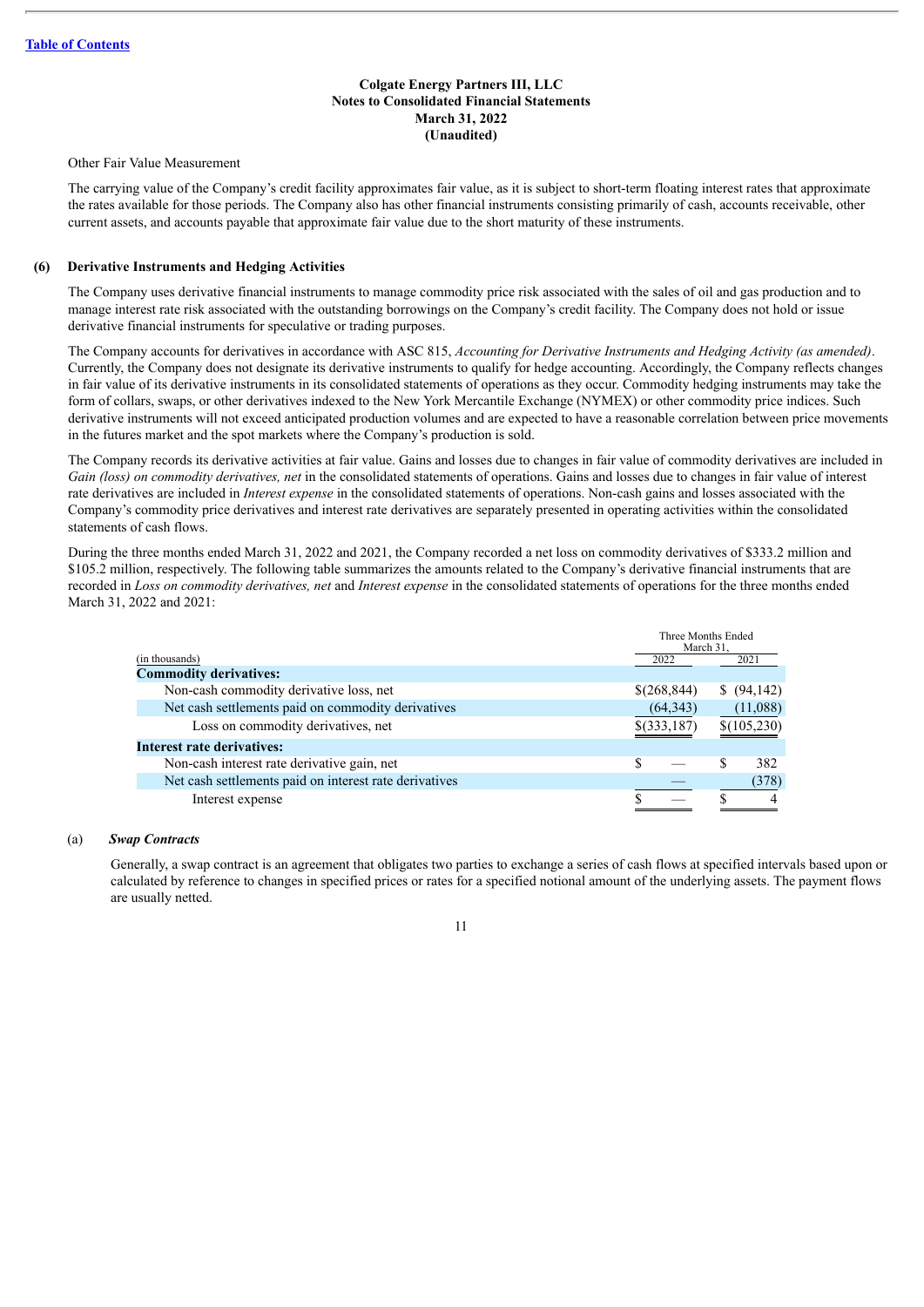The Company has entered into a series of crude oil, natural gas and natural gas liquids price swap derivative contracts to mitigate a portion of the exposure to commodity price risk. The following table sets forth the Company's outstanding oil derivative contracts as of March 31, 2022. When aggregating multiple contracts, the weighted average contract price is disclosed.

|                           | 2022    | 2023    | 2024    | Total      |
|---------------------------|---------|---------|---------|------------|
| Oil Price Swap - WTI      |         |         |         |            |
| Volume (MBbl)             | 6.012   | 5,110   | 2,196   | 13,318     |
| Price per Bbl             | \$69.79 | \$48.13 | \$54.98 | \$59.04    |
| Oil Basis Swap - Mid/Cush |         |         |         |            |
| Volume (MBbl)             | 6,012   | 5,110   | 2,196   | 13,318     |
| Price per Bbl             | \$0.49  | \$ 0.41 | \$0.55  | 0.47<br>S. |
| Oil WTI Roll Swap         |         |         |         |            |
| Volume (MBbl)             | 6,012   | 5,110   | 2,196   | 13,318     |
| Price per Bbl             | \$0.42  | \$0.60  | \$0.34  | 0.47<br>S. |

The following table sets forth the Company's outstanding natural gas derivative contracts as of March 31, 2022. When aggregating multiple contracts, the weighted average contract price is disclosed.

|                            | 2022     | 2023     | 2024     | Total             |
|----------------------------|----------|----------|----------|-------------------|
| Gas Price Swap - Henry Hub |          |          |          |                   |
| Volume (BBtu)              | 9.889    | 6.143    | 1.755    | 17,787            |
| Price per MMBtu            | \$ 2.47  | \$2.49   | \$2.52   | $\frac{\$}{2.48}$ |
| Gas Basis Swap - WAHA      |          |          |          |                   |
| Volume (BBtu)              | 9.889    | 3,198    | 1,755    | 14,842            |
| Price per MMBtu            | \$(0.60) | \$(0.48) | \$(0.40) | \$ (0.55)         |
|                            |          |          |          |                   |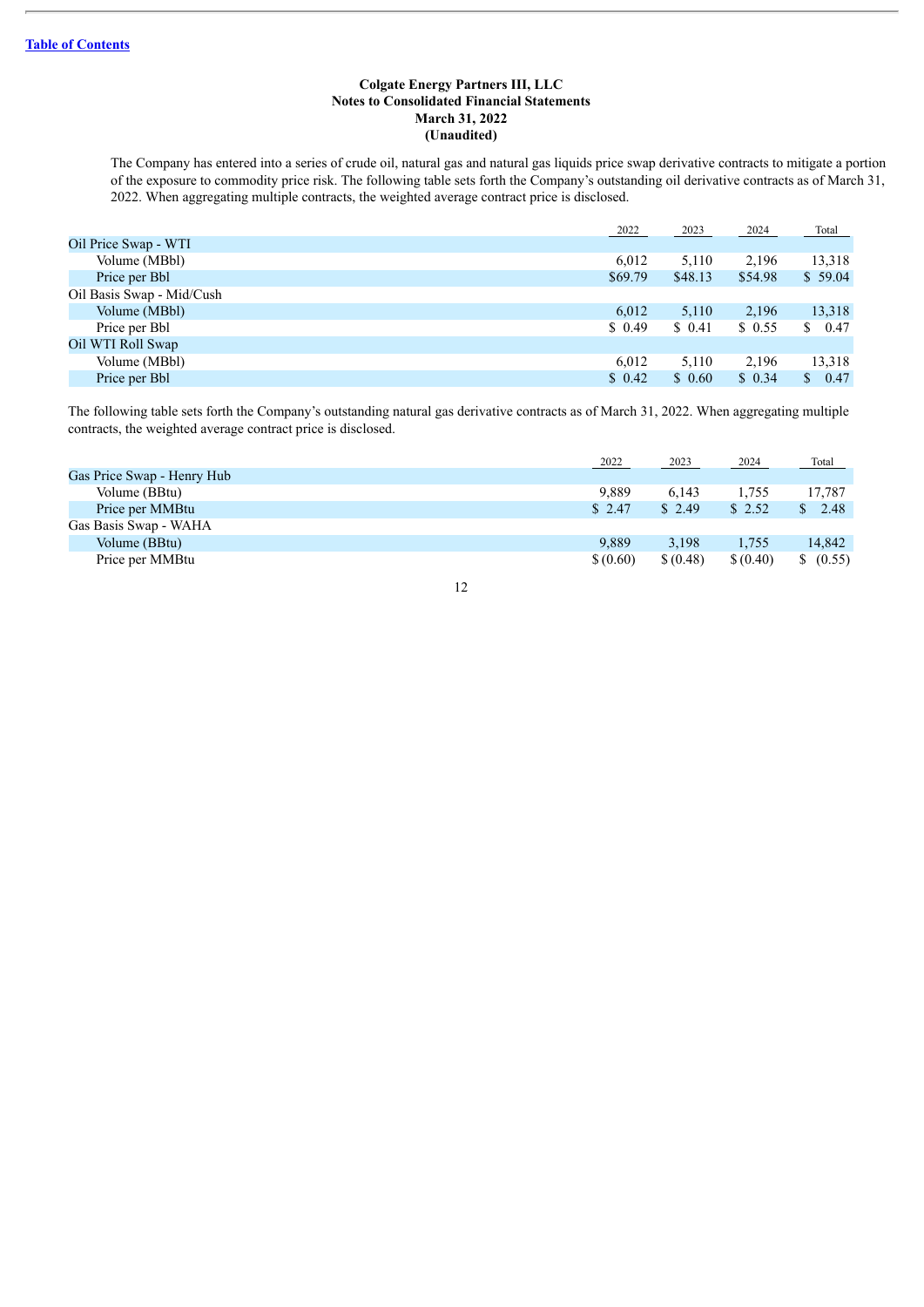The following table sets forth the Company's outstanding natural gas liquids derivative contracts as of March 31, 2022. When aggregating multiple contracts, the weighted average contract price is disclosed.

|                          | 2022        | 2023       | Total       |
|--------------------------|-------------|------------|-------------|
| <b>Ethane Price Swap</b> |             |            |             |
| Volume (Bbl)             | 169,134     | 67,398     | 236,532     |
| Price per Bbl            | 8.52<br>\$  | 8.72<br>S. | 8.57<br>\$  |
| Propane Price Swap       |             |            |             |
| Volume (Bbl)             | 172,645     |            | 172,645     |
| Price per Bbl            | 22.05<br>\$ | \$         | 22.05<br>S. |
| <i>i</i> -Butane Swap    |             |            |             |
| Volume (Bbl)             | 29,723      | 11,843     | 41,566      |
| Price per Bbl            | 24.29<br>S. | \$24.47    | 24.34<br>S. |
| n-Butane Swap            |             |            |             |
| Volume (Bbl)             | 74,603      | 29,728     | 104,331     |
| Price per Bbl            | 24.40<br>S. | \$25.10    | 24.59<br>S. |
| Natural Gasoline Swap    |             |            |             |
| Volume (Bbl)             | 124,755     | 49,713     | 174,468     |
| Price per Bbl            | 41.50<br>S. | \$45.05    | 42.51<br>S. |

## **(7) Oil and Gas Properties and Equipment**

The Company had net capitalized costs of \$1,964.0 million and \$1,905.9 million in oil and gas properties and equipment as of March 31, 2022 and December 31, 2021, respectively. The components are summarized in the table below:

| Oil and gas properties and equipment<br>\$2,019,031<br>\$1,951,878<br>Proved                 | December 31.<br>2021 |
|----------------------------------------------------------------------------------------------|----------------------|
|                                                                                              |                      |
|                                                                                              |                      |
| 274,528<br>Unproved                                                                          | 233,567              |
| 2,185,445<br>2,293,559<br>Total                                                              |                      |
| Less: accumulated DD&A<br>(329, 510)                                                         | (279, 593)           |
| \$1,905,852<br>Net capitalized costs for oil and gas properties and equipment<br>\$1,964,049 |                      |

#### **(8) Leases**

The Company has entered into operating leases for office space and office equipment. The Company's leases have lease terms that include options to extend to future years, and some of which include options to terminate within one year. Leases with an initial term of 12 months or less are not recorded on the consolidated balance sheets. The Company's short-term leases are primarily composed of drilling rigs and field equipment such as compressors. The exercise of lease renewal and termination options are at the Company's sole discretion. The Company determines whether a contract arrangement contains a lease at inception. The lease classification and lease measurement are determined upon lease commencement. The lease commencement date is evaluated based on when the key lease terms are available and when the Company takes possession of the underlying asset. The Company's lease agreements do not contain any material residual value guarantees or material restrictive covenants.

Because the majority of the Company's leases do not provide an implicit rate of return, the Company uses its incremental borrowing rate based on the information available at the commencement date of the lease in determining the present value of lease payments. The incremental borrowing rate is not a quoted rate and is derived from the Company's credit facility agreement.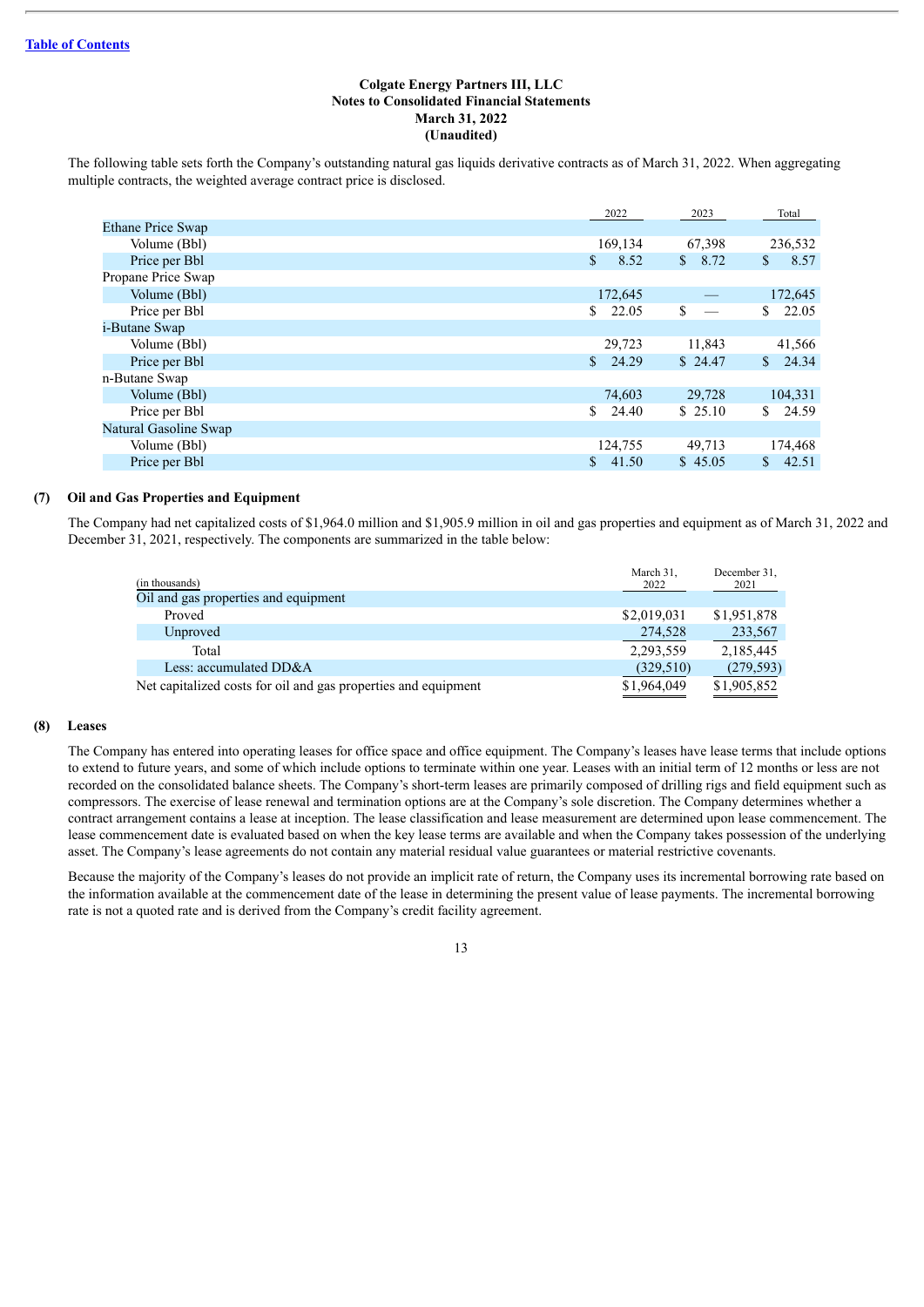The Company has operating lease agreements with lease and non-lease components that are accounted for as a single lease component. Right-of-use assets and lease liabilities are initially recorded at the commencement date based on the present value of lease payments over the lease term. Certain leases contain variable costs above the minimum required payments and are not included in the right-of-use assets or lease liabilities. Options to extend or terminate a lease are included in the lease term when it is reasonably certain the Company will exercise that option. For operating leases, lease cost is recognized on a straight-line basis over the term of the lease.

Lease payments represent gross payments to vendors, which, for certain of the Company's operating assets, are partially offset by amounts billed to other working interest owners based on their percent ownership. The components of the Company's lease costs as of March 31, 2022 were as follows:

| (in thousands)                       | Three Months Ended<br>March 31, 2022 |        |
|--------------------------------------|--------------------------------------|--------|
| Operating leases:                    |                                      |        |
| General and administrative           |                                      | 549    |
| Total operating leases               |                                      | 549    |
| Short-term leases:                   |                                      |        |
| Lease operating expenses             |                                      | 1,904  |
| Oil and gas properties and equipment |                                      | 15,257 |
| General and administrative           |                                      | 53     |
| Total short-term leases              |                                      | 17,214 |
| Total lease expense                  |                                      | 17,763 |

Supplemental cash flow information related to the Company's leases as of March 31, 2022 was as follows:

| (in thousands)                                                          | Three Months Ended<br>March 31, 2022 |
|-------------------------------------------------------------------------|--------------------------------------|
| Cash paid for amounts included in the measurement of lease liabilities: |                                      |
| Operating cash outflows from operating leases                           | 400                                  |

Supplemental balance sheet information related to the Company's operating leases as of March 31, 2022 was as follows (in thousands):

| <b>Type</b>                              | <b>Consolidated Balance Sheet Location</b> | As of March 31, 2022 |
|------------------------------------------|--------------------------------------------|----------------------|
| Assets:                                  |                                            |                      |
| Operating lease right-of-use assets, net | Other property and equipment, net          | 17,395               |
| Liabilities:                             |                                            |                      |
| Operating lease liabilities, current     | Accrued expenses                           | 2.017                |
| Operating lease liabilities, noncurrent  | Asset retirement obligations and other     | 15,527               |
| Weighted average remaining lease term    |                                            | 9.4 years            |
| Weighted average discount rate           |                                            | $2.9\%$              |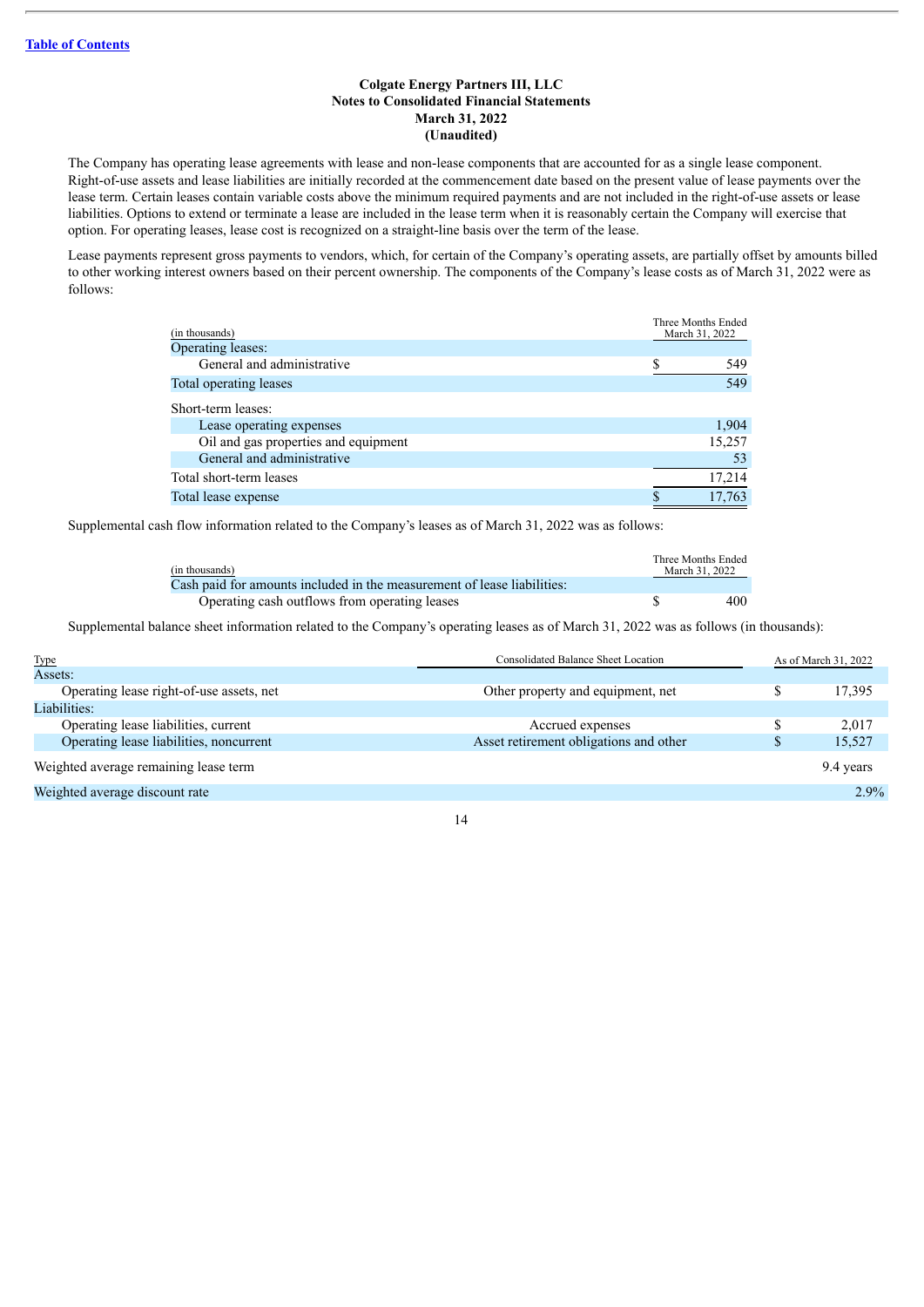Maturities of the Company's lease liabilities as of March 31, 2022 were as follows:

| (in thousands)              | March 31, 2022<br>Operating leases |
|-----------------------------|------------------------------------|
| 2023                        | \$<br>2,017                        |
| 2024                        | 2,067                              |
| 2025                        | 2,064                              |
| 2026                        | 2,104                              |
| 2027                        | 2,150                              |
| Thereafter                  | 9,763                              |
| Total lease payments        | 20,165                             |
| Less imputed interest       | (2,621)                            |
| Total lease obligations     | 17,544                             |
| Less current obligations    | (2,017)                            |
| Long-term lease obligations | \$<br>15.527                       |

As discussed in *note 2*, the Company elected a transition method to recognize the effects of adopting the new lease standard as a cumulative-effect adjustment to the opening balance of retained earnings. Per Topic 842, an entity electing this transition method should provide the required disclosures under Topic 840 for all periods that continue to be in accordance with Topic 840. As such, the Company included the future minimum lease commitments table below as of December 31, 2021:

| (in thousands)              | December 31, 2021<br>Operating leases |
|-----------------------------|---------------------------------------|
| 2022                        | 1,534<br>S                            |
| 2023                        | 1,718                                 |
| 2024                        | 1,755                                 |
| 2025                        | 1,793                                 |
| Thereafter                  | 11,709                                |
| Total lease payments        | 18,509                                |
| Less imputed interest       | (2, 539)                              |
| Total lease obligations     | 15,970                                |
| Less current obligations    | (1, 534)                              |
| Long-term lease obligations | \$<br>14.436                          |

## **(9) Related Party Transactions**

The Company incurs related party transactions with Pearl Energy Investments and its affiliates (Pearl), NGP Energy Capital and its affiliates (NGP), Holdings and its affiliates, CM Resources, LLC, LM Touchdown, LLC and Luxe Energy. These transactions include revenues and operating expenses incurred in connection with operating oil and gas properties and equipment, cash advances for capital projects, fees related to gathering crude oil and natural gas, and general and administrative expenses. The Company had receivables from related parties of \$0.8 million at March 31, 2022 and payables to related parties of \$0.1 million and \$0.2 million at March 31, 2022 and December 31, 2021, respectively.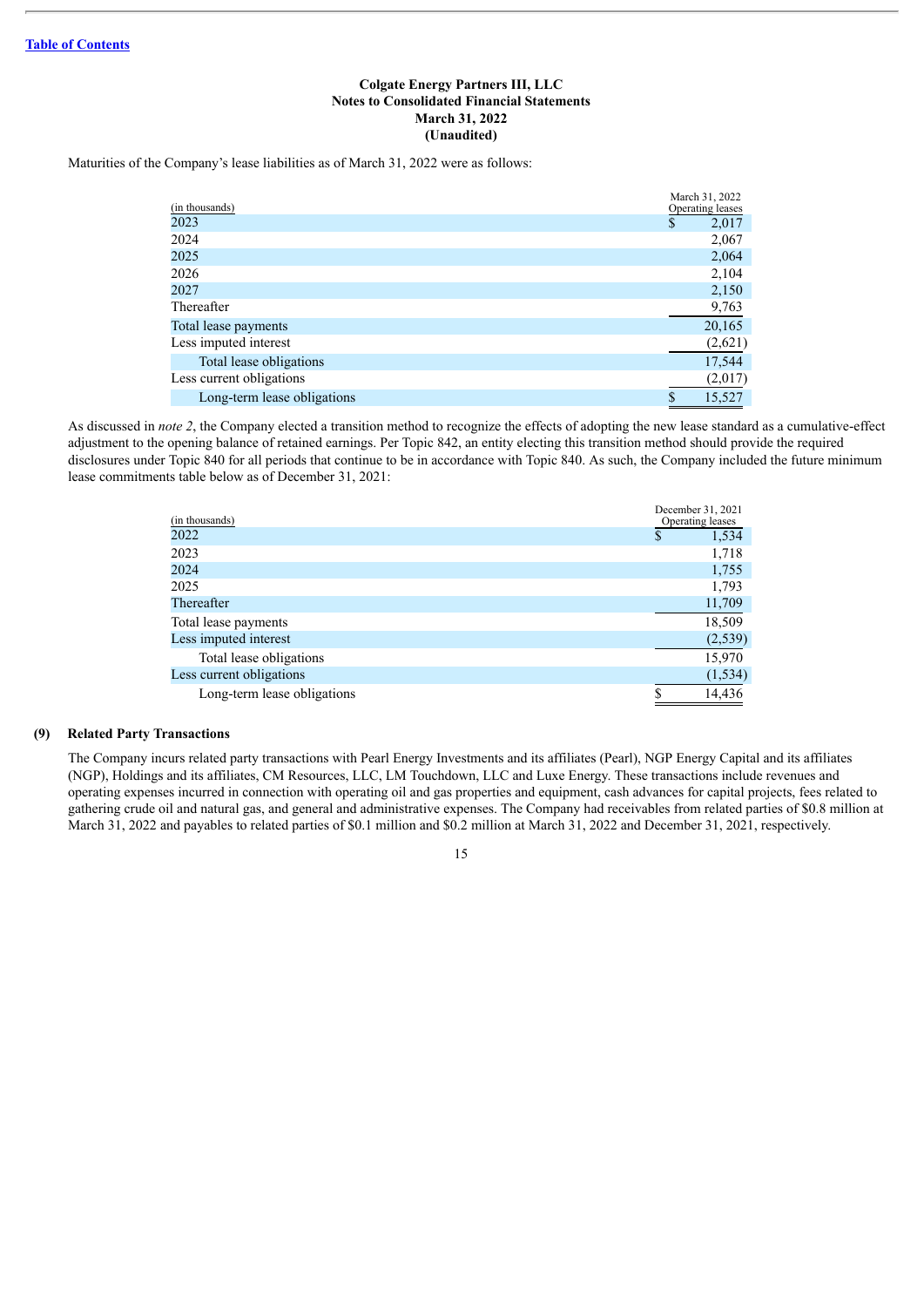Members of management own profit interests at Holdings and its affiliates. These profit interests are subject to various performance and forfeiture provisions, and they become payable once certain distribution hurdles are met. Once certain hurdles are achieved, payments will be made to members of management directly by Holdings and its affiliates. Payments are not funded by the Company. These payments are not considered probable of occurring until paid. During the three months ended March 31, 2022 and 2021, the Company recognized charges of approximately \$19.8 million and \$3.3 million, respectively, in the *Profit sharing from af iliates* account within the consolidated statements of operations as a result of the profit interests described herein.

#### **(10) Significant Concentrations**

As of the periods presented on the consolidated balance sheets and statements of operations, substantially all of the Company's accounts receivable and sales were related to oil and gas production. This concentration may impact the Company's business risk, either positively or negatively, in that commodity prices, customers and suppliers may be similarly affected by changes in economic, political, or other conditions related to the industry. The Company does not believe that the loss of a purchaser would have an adverse effect on its ability to sell its crude oil and natural gas production due to the competitive nature of the oil and gas industry and availability of marketing alternatives.

The table below sets forth the significant purchasers as a percentage of total crude oil sales, natural gas sales, and natural gas liquid sales for the three months ended March 31, 2022 and 2021:

|                                     | Three Months Ended March 31. |       |
|-------------------------------------|------------------------------|-------|
|                                     | 2022                         | 2021  |
| <b>Enterprise Products Partners</b> | 69%                          | 71%   |
| EagleClaw Midstream                 | 13%                          | 19%   |
| Occidental Energy Marketing, Inc.   | 8%                           | $-$ % |
| Brazos Permian II, LLC              | 4%                           | $-$ % |
| Plains All American                 | $-$ %                        | 6%    |
| Other                               | 6%                           | 4%    |
|                                     | 100%                         | 100%  |

Further, the Company regularly maintains its cash in bank deposit accounts, which at times, may exceed federally insured limits. The Company has not experienced any losses with respect to the related risks to cash and does not believe its exposure to such risk is more than nominal.

#### **(11) Commitments and Contingencies**

#### (a) *Legal Matters*

In the ordinary course of business, the Company may at times be subject to claims and legal actions. Management does not believe the impact of such matters will have a material adverse effect on the Company's financial position or results of operations. The Company had no legal matters requiring specific disclosure or recognition of a liability as of March 31, 2022 and December 31, 2021.

## (b) *Environmental*

The Company is subject to extensive federal, state, and local environmental laws and regulations, which may materially affect its operations. These laws, which are constantly changing, regulate the discharge of materials into the environment and may require the Company to remove or mitigate the environmental effects of the disposal or release of petroleum or chemical substances at various sites.

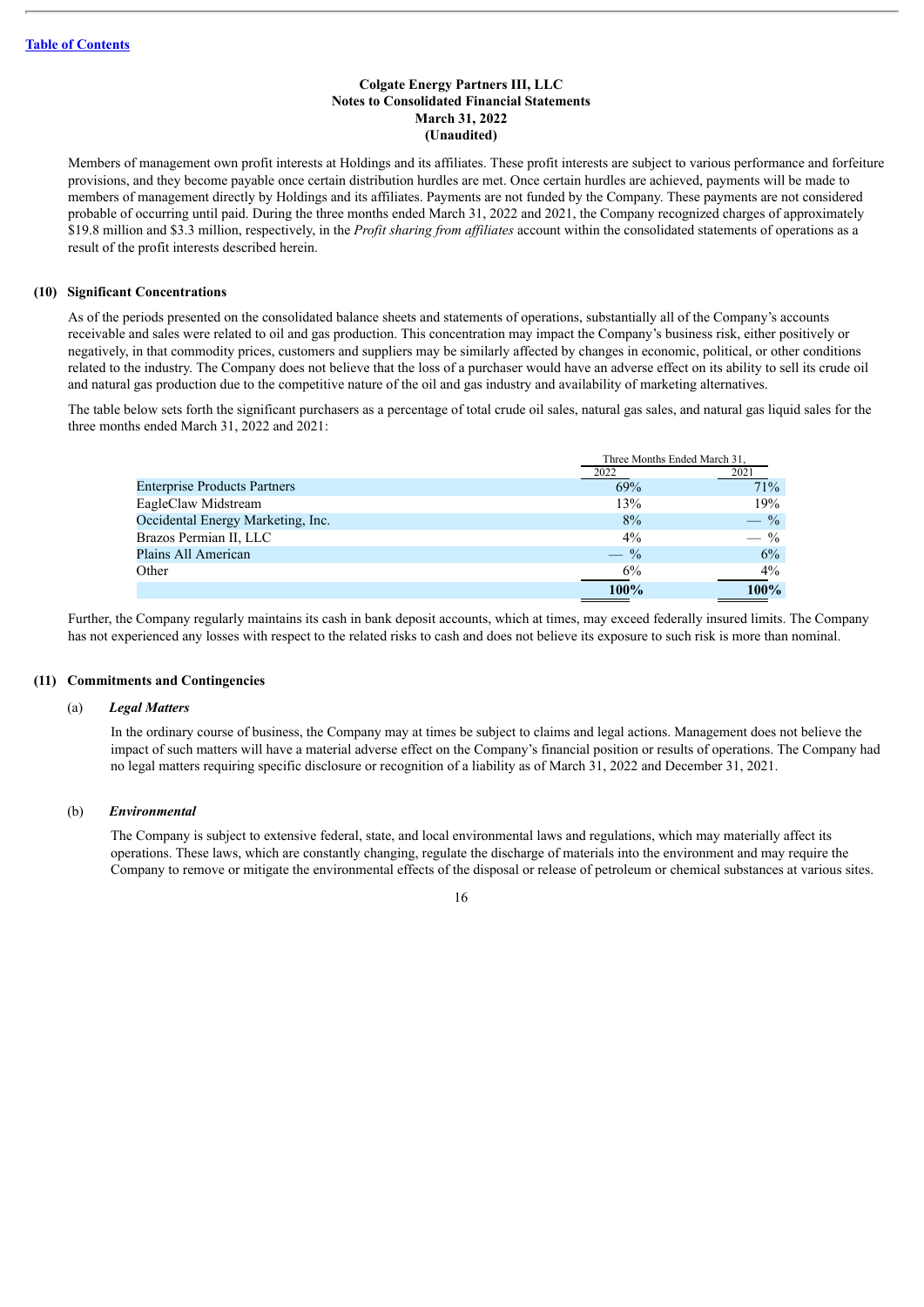In the Company's acquisition of existing or previously drilled well bores, the Company may not be aware of what environmental safeguards were taken at the time such wells were drilled or during such time the wells were operated.

The Company maintains comprehensive insurance coverage that it believes is adequate to mitigate the risk of any adverse financial effects associated with these risks.

However, should it be determined that a liability exists with respect to any environmental cleanup or restoration, the liability to cure such a violation could still fall upon the Company. No claim has been made, nor is the Company aware of any such liability, as it relates to any environmental cleanup, restoration, or the violation of any rules or regulations relating thereto.

Environmental expenditures are expensed or capitalized depending on their future economic benefit. Expenditures that related to an existing condition caused by past operations and that have no future economic benefits are expensed as incurred. Liabilities for expenditures of a noncapital nature are recorded when environmental assessment and/or remediation is probable, and the cost can be reasonably estimated.

## (c) *Severance tax, royalty, joint interest and sales and use tax audits*

The Company is subject to routine severance tax, royalty, joint interest and sales and use tax audits from regulatory bodies and non-operators. Additionally, the Company is subject to various possible contingencies that arise primarily from interpretations affecting the oil and natural gas industry. Such contingencies include differing interpretations as to the prices at which oil and natural gas sales may be made, the prices at which royalty owners may be paid for production from their leases, allowable costs under joint interest arrangements and other matters. Although the Company believes that it has estimated its exposure with respect to the various laws and regulations, administrative rulings and interpretations thereof, adjustments could be required as new interpretations and regulations are issued.

## **(12) Debt**

The Company's debt consisted of the following at March 31, 2022 and December 31, 2021:

| March 31, 2022 | December 31, 2021 |
|----------------|-------------------|
|                |                   |
| 700,000        | 700,000           |
| 300,000        | 300,000           |
| (21,717)       | (22, 549)         |
| 978.283        | 977,451           |
|                |                   |

**Credit Facility**. The Company's credit facility has a maturity date of June 15, 2025. The credit facility is collateralized by the Company's oil and gas properties and requires compliance with certain financial covenants. As of March 31, 2022, the Company was in compliance with all financial covenants.

On March 9, 2022, the Company entered into the Sixteenth Amendment to the Credit Agreement to adjust the borrowing base redetermination schedule to May 1 and November 1 of each year, beginning on May 1, 2022.

**5.875% Senior Notes**. On June 30, 2021, the Company issued \$500 million aggregate principal amount of 5.875% senior unsecured notes due 2029 (the 5.875% Notes) in an offering that was exempt from registration under the Securities Act of 1933. The 5.875% Notes resulted in net proceeds to the Company, after deducting estimated fees and expenses, of approximately \$491 million.

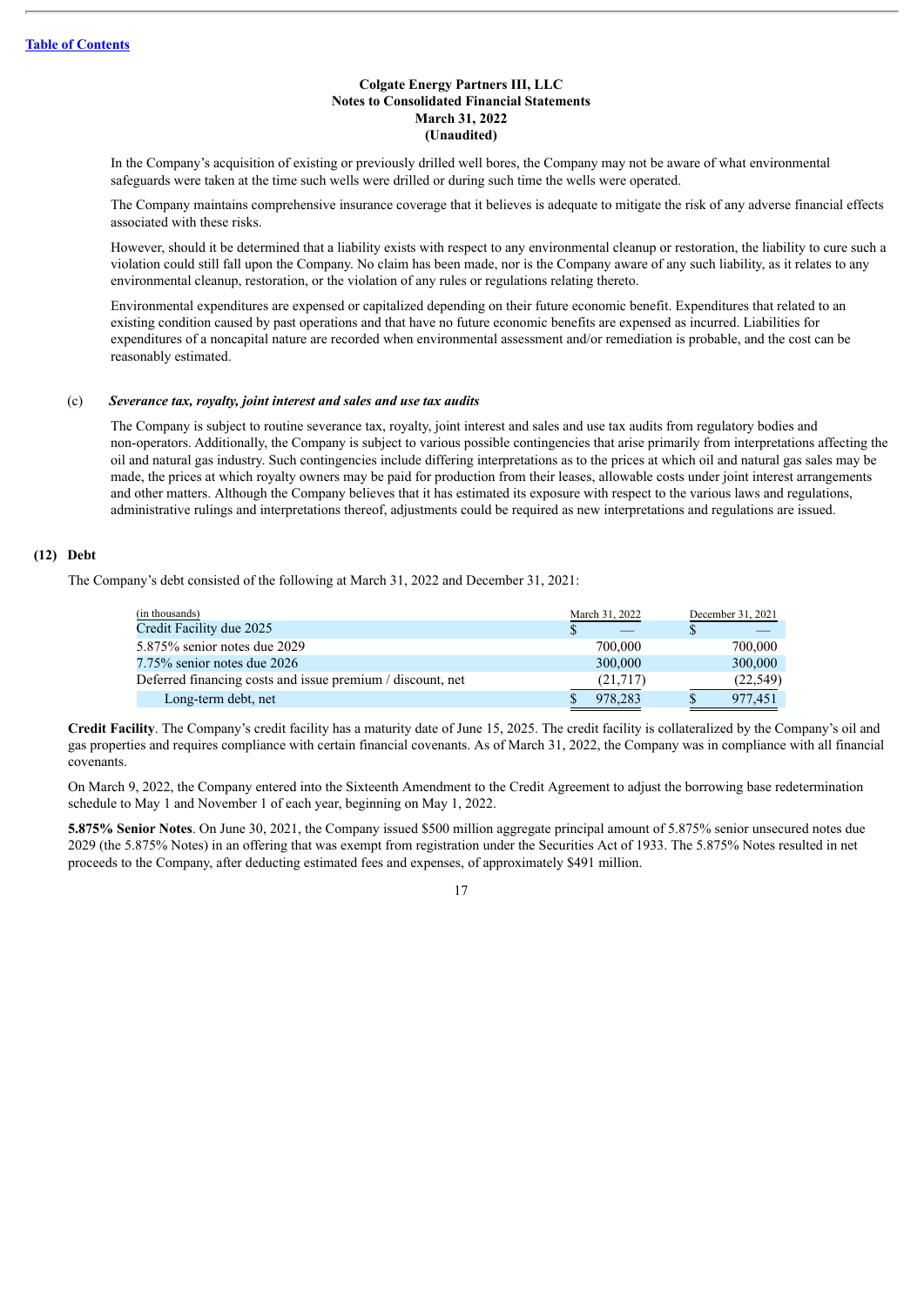On November 12, 2021, the Company issued \$200 million aggregate principal amount of 5.875% senior unsecured notes due 2029 under the same indenture as the previously issued 5.875% Notes. The additional notes were issued at a premium and resulted in net proceeds to the Company, after deducting estimated fees and expenses, of approximately \$200 million. The Company used the proceeds to repay borrowings under its credit facility and to fund a portion of the Parkway Acquisition (see *note 4*).

**7.75% Senior Notes**. On January 27, 2021, the Company issued \$300 million aggregate principal amount of 7.75% senior unsecured notes due 2026 (the 7.75% Notes) in an offering that was exempt from registration under the Securities Act of 1933. The 7.75% Notes resulted in net proceeds to the Company, after deducting estimated fees and expenses, of approximately \$292 million. The Company used the proceeds along with cash on hand to pay down the credit facility by \$150 million and to make a \$146 million cash distribution to Holdings.

**Interest Expense**. The following amounts have been incurred and charged to interest expense for the three months ended March 31, 2022 and 2021:

|                              | Three Months Ended March 31, |  |       |
|------------------------------|------------------------------|--|-------|
| (in thousands)               | 2022                         |  | 2021  |
| Cash payments for interest   | 32.497                       |  | 1.070 |
| Non-cash interest            | 1.158                        |  | 149   |
| Settled interest rate hedges |                              |  | 378   |
| Net changes in accruals      | (15,767)                     |  | 3,788 |
| Interest expense             | 17,888                       |  | 5,385 |

## **(13) Members' Equity Accounts**

Capital contributions and distributions are governed by the Company Agreement. Cash earnings on profits and any items in nature of income or loss will be applied to the member's capital account in accordance with their earnings interest.

During the three months ended March 31, 2022 and 2021, the Company received contributions of \$19.8 million and \$3.3 million, respectively, related to payments by Holdings and its affiliates to the owners of certain profit interests (see *note 9*).

## **(14) Subsequent Events**

## (a) *Seventeenth Amendment to the Credit Facility*

On May 18, 2022, the Company entered into the Seventeenth Amendment to the Credit Agreement. At that time, the definition of Consolidated EBITDAX was changed to add back the negative impact of the Hedge Re-strike (see *below*) when calculating the Consolidated Net Leverage Ratio Financial Covenant for the quarter ended June 30, 2022.

## (b) *Hedge Re-strike*

On May 18, 2022, the Company entered into several crude oil, natural gas, and natural gas liquids hedge transactions that resulted in a \$460.1 million cash payment which was funded by cash on hand and borrowings under the Credit Facility. This transaction will be included in the Gain (loss) on commodity derivatives, net account in the Company's consolidated statement of operations for the three months ended June 30, 2022.

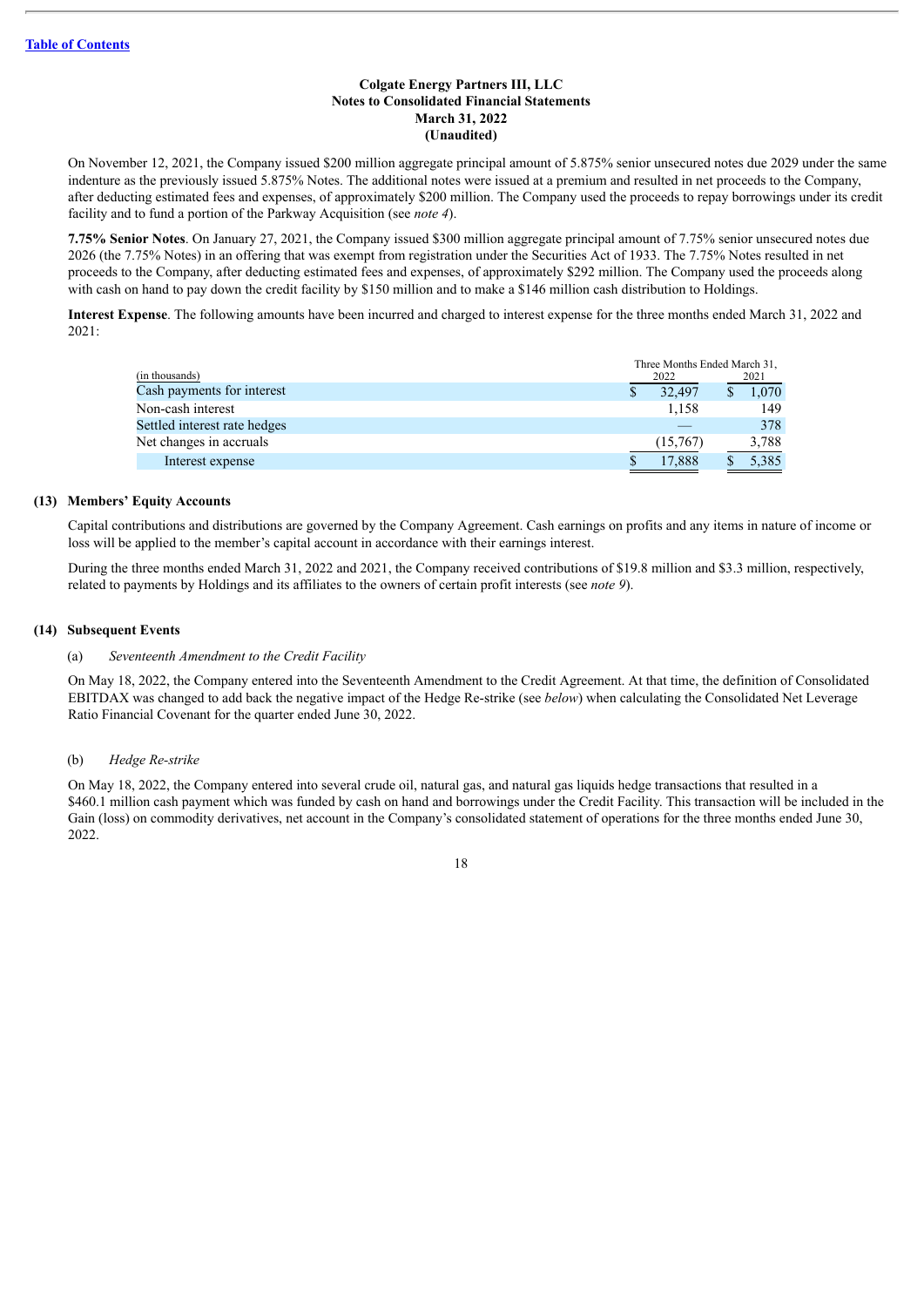The following tables present the commodity hedge position of the Company from May 2022 through December 2024 upon completion of the Hedge Re-strike.

|                              | 2022                 | 2023    | 2024    | Total     |
|------------------------------|----------------------|---------|---------|-----------|
| Oil Price Swap - WTI         |                      |         |         |           |
| Volume (MBbl)                | 5,510                | 5,475   | 2,562   | 13,547    |
| Price per Bbl                | \$92.18              | \$88.86 | \$79.54 | \$88.45   |
| Oil Basis Swap - Mid/Cush    |                      |         |         |           |
| Volume (MBbl)                | 5,510                | 5,475   | 2,562   | 13,547    |
| Price per Bbl                | $\mathbb{S}$<br>0.64 | \$0.47  | \$0.43  | \$ 0.53   |
| Oil WTI Roll Swap            |                      |         |         |           |
| Volume (MBbl)                | 5,510                | 5,475   | 2,562   | 13,547    |
| Price per Bbl                | \$2.18               | \$1.26  | \$0.74  | \$1.54    |
|                              | 2022                 | 2023    | 2024    | Total     |
| Gas Price Swap - Henry Hub   |                      |         |         |           |
| Volume (BBtu)                | 6,220                | 6,143   | 1,755   | 14,118    |
| Price per MMBtu              | \$5.95               | \$5.55  | \$4.33  | \$5.57    |
| Gas Price Collar - Henry Hub |                      |         |         |           |
| Volume (BBtu)                | 6,221                | 9,369   | 5,566   | 21,156    |
| Ceiling Price per MMBtu      | \$11.84              | \$10.34 | \$8.77  | \$10.37   |
| Floor Price per MMBtu        | $\mathbb{S}$<br>7.00 | \$4.07  | \$3.19  | \$4.70    |
| Gas Basis Swap - WAHA        |                      |         |         |           |
| Volume (BBtu)                | 12,441               | 15,513  | 7,320   | 35,274    |
| Price per MMBtu              | (0.73)               | (1.33)  | (0.64)  | \$ (0.98) |
|                              |                      |         |         |           |
|                              | 2022                 |         |         |           |
| <b>Ethane Price Swap</b>     |                      |         |         |           |
| Volume (Bbl)                 | 39,477               |         |         |           |
| Price per Bbl                | \$8.52               |         |         |           |
| Propane Price Swap           |                      |         |         |           |
| Volume (Bbl)                 | 40,296               |         |         |           |
| Price per Bbl                | \$22.05              |         |         |           |
| i-Butane Swap                |                      |         |         |           |
| Volume (Bbl)                 | 6,938                |         |         |           |
| Price per Bbl                | \$24.30              |         |         |           |
| n-Butane Swap                |                      |         |         |           |
| Volume (Bbl)                 | 17,414               |         |         |           |
| Price per Bbl                | \$24.40              |         |         |           |
| Natural Gasoline Swap        |                      |         |         |           |
| Volume (Bbl)                 | 29,119               |         |         |           |
| Price per Bbl                | \$41.50              |         |         |           |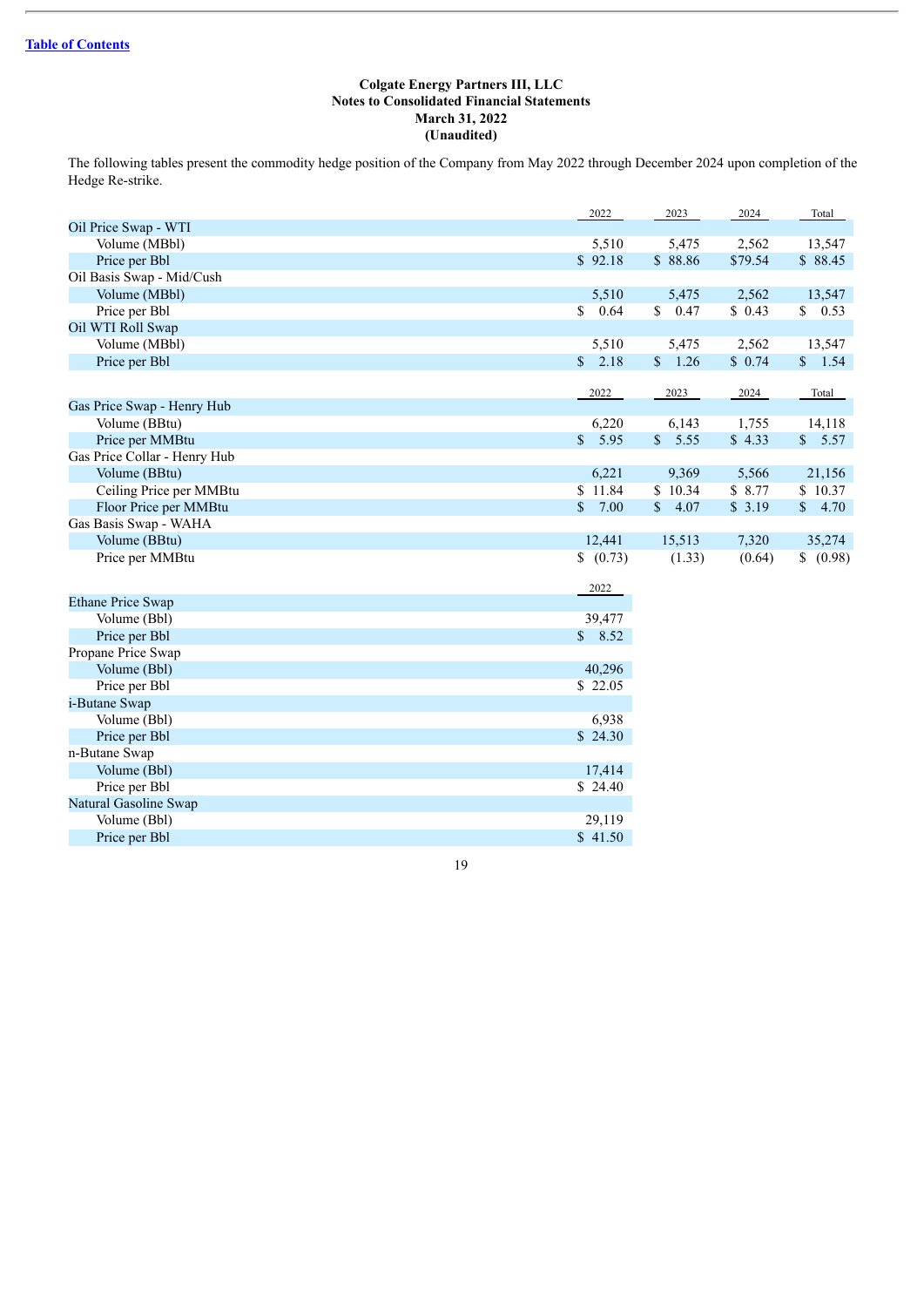## (c) *Business Combination Agreement*

On May 19, 2022, the Company entered into a business combination agreement (the Merger Agreement) with Centennial Resource Development, Inc. (CDEV). Per the terms of the Merger Agreement, the Company will receive 269.3 million shares of CDEV stock and \$525 million of cash. The transaction is expected to close during the second half of 2022, and it is subject to the approval of CDEV shareholders, the satisfaction of certain regulatory approvals and other customary closing conditions.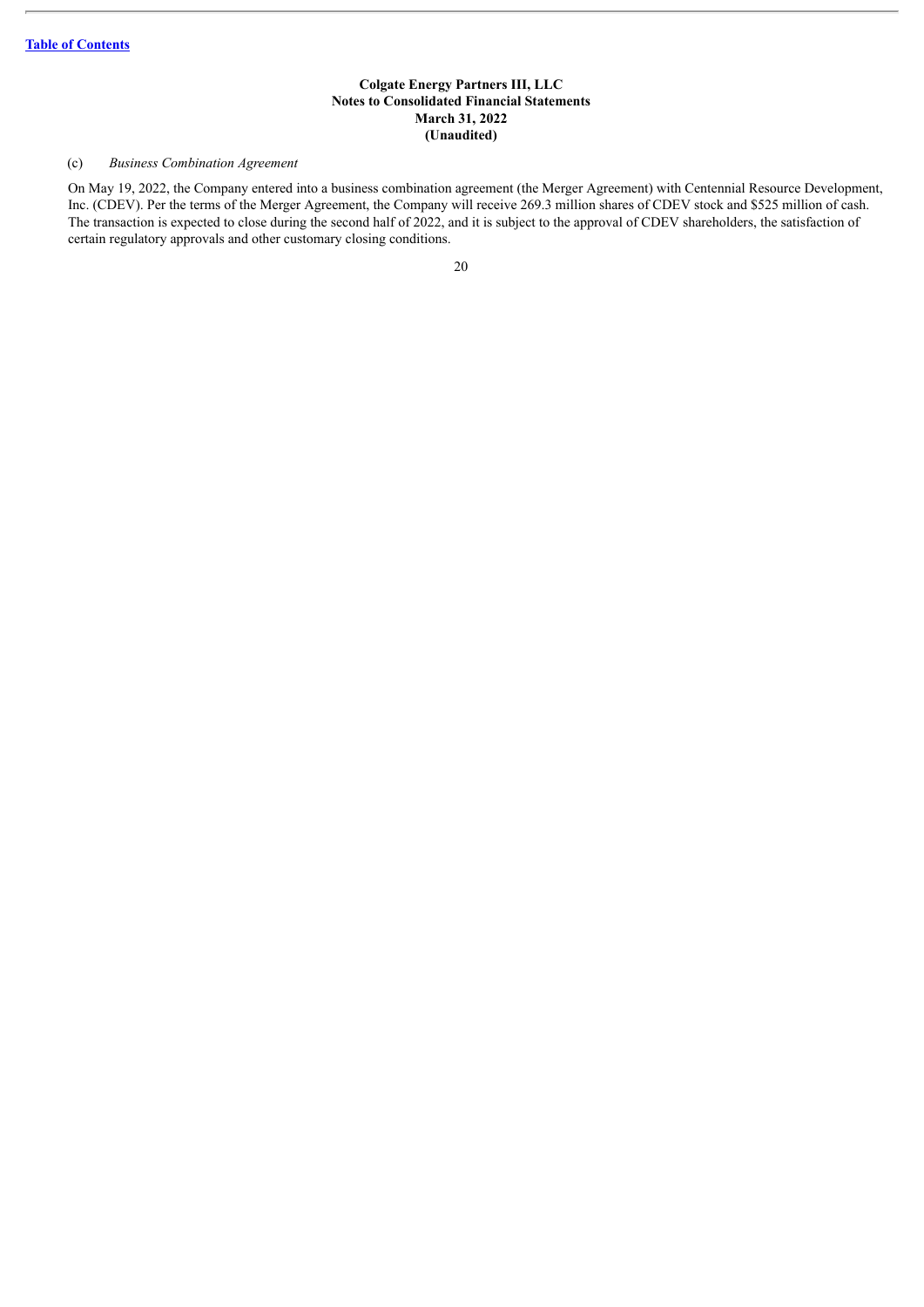## **Table of [Contents](#page-2-0)**

#### **Forward-Looking Statements**

This communication includes "forward-looking statements" within the meaning of Section 27A of the Securities Act of 1933, as amended, and Section 21E of the Securities Exchange Act of 1934, as amended. All statements, other than statements of historical fact, included in this communication regarding the proposed business combination between Centennial and Colgate (the "Merger") or the strategy, future operations, financial position, estimated revenues and losses, projected costs, prospects, plans and objectives of management of Centennial, Colgate and/or the combined company are forward-looking statements. When used in this communication, the words "could," "may," "believe," "anticipate," "intend," "estimate," "expect," "project," "goal," "plan," "target" and similar expressions are intended to identify forward-looking statements, although not all forward-looking statements contain such identifying words. These forward-looking statements are based on management's current expectations and assumptions about future events and are based on currently available information as to the outcome and timing of future events. These statements include, but are not limited to, statements about Centennial's and Colgate's ability to effect the Merger; the expected benefits and timing of the Merger; future dividends and share repurchases; and future plans, expectations, and objectives for the combined company's operations after completion of the Merger, including statements about strategy, synergies, future operations, financial position, estimated revenues, projected production, projected costs, prospects, plans, and objectives of management. While forward-looking statements are based on assumptions and analyses that management of Centennial and Colgate believe to be reasonable under the circumstances, whether actual results and developments will meet such expectations and predictions depends on a number of risks and uncertainties that could cause actual results, performance, and financial condition to differ materially from such expectations. Any forward-looking statement made in this news release speaks only as of the date on which it is made. Factors or events that could cause actual results to differ may emerge from time to time, and it is not possible to predict all of them. These forward-looking statements are provided for illustrative purposes only and are not intended to serve as, and must not be relied on by any investors as, a guarantee, an assurance, a prediction or a definitive statement of fact or probability. You should carefully consider the foregoing factors and the other risks and uncertainties described in the "Risk Factors" section of the Annual Report on Form 10-K, Quarterly Reports on Form 10-Q, the proxy statement to be filed in connection with the Merger, and the other documents filed by Centennial from time to time with the Securities and Exchange Commission (the "SEC"). These filings identify and address other important risks and uncertainties that could cause actual events and results to differ materially from those contained in the forward-looking statements. These risks and uncertainties may be amplified by the COVID-19 pandemic and the current military conflict in Ukraine, which have caused significant economic uncertainty. Forward-looking statements speak only as of the date they are made. Readers are cautioned not to put undue reliance on forwardlooking statements, and Centennial and Colgate assume no obligation and do not intend to update or revise these forward-looking statements, whether as a result of new information, future events, or otherwise, except as required by securities and other applicable laws. Neither Centennial nor Colgate gives any assurance that any of Centennial, Colgate or the combined company will achieve its expectations.

## **Additional Information and Where to Find It**

This communication relates to the proposed Merger between Centennial and Colgate. In connection with the proposed Merger, Centennial will file with the SEC a proxy statement on Schedule 14A (the "Proxy Statement"). Centennial will also file other documents regarding the proposed Merger with the SEC. The Proxy Statement will be sent or given to the Centennial stockholders and will contain important information about the Merger and related matters. INVESTORS ARE URGED TO READ THE PROXY STATEMENT (INCLUDING ALL AMENDMENTS AND SUPPLEMENTS THERETO) AND OTHER RELEVANT DOCUMENTS FILED WITH THE SEC IF AND WHEN THEY BECOME AVAILABLE BECAUSE THEY WILL CONTAIN IMPORTANT INFORMATION WITH RESPECT TO THE MERGER AND THE OTHER TRANSACTIONS CONTEMPLATED BY THE BUSINESS COMBINATION AGREEMENT. You may obtain a free copy of the Proxy Statement (if and when it becomes available) and other relevant documents filed by Centennial with the SEC at the SEC's website at www.sec.gov. You may also obtain Centennial's documents on its website at www.cdevinc.com.

#### **Participants in the Solicitation**

Centennial, Colgate and certain of their respective directors, executive officers and employees may be deemed to be participants in the solicitation of proxies in connection with certain matters related to the Merger and may have direct or indirect interests in the Merger. Information about Centennial's directors and executive officers is set forth in Centennial's Proxy Statement on Schedule 14A for its 2022 Annual Meeting of Stockholders, filed with the SEC on March 15, 2022, its Annual Report on Form 10-K for the fiscal year ended December 31, 2021, filed with the SEC on February 24, 2022, and